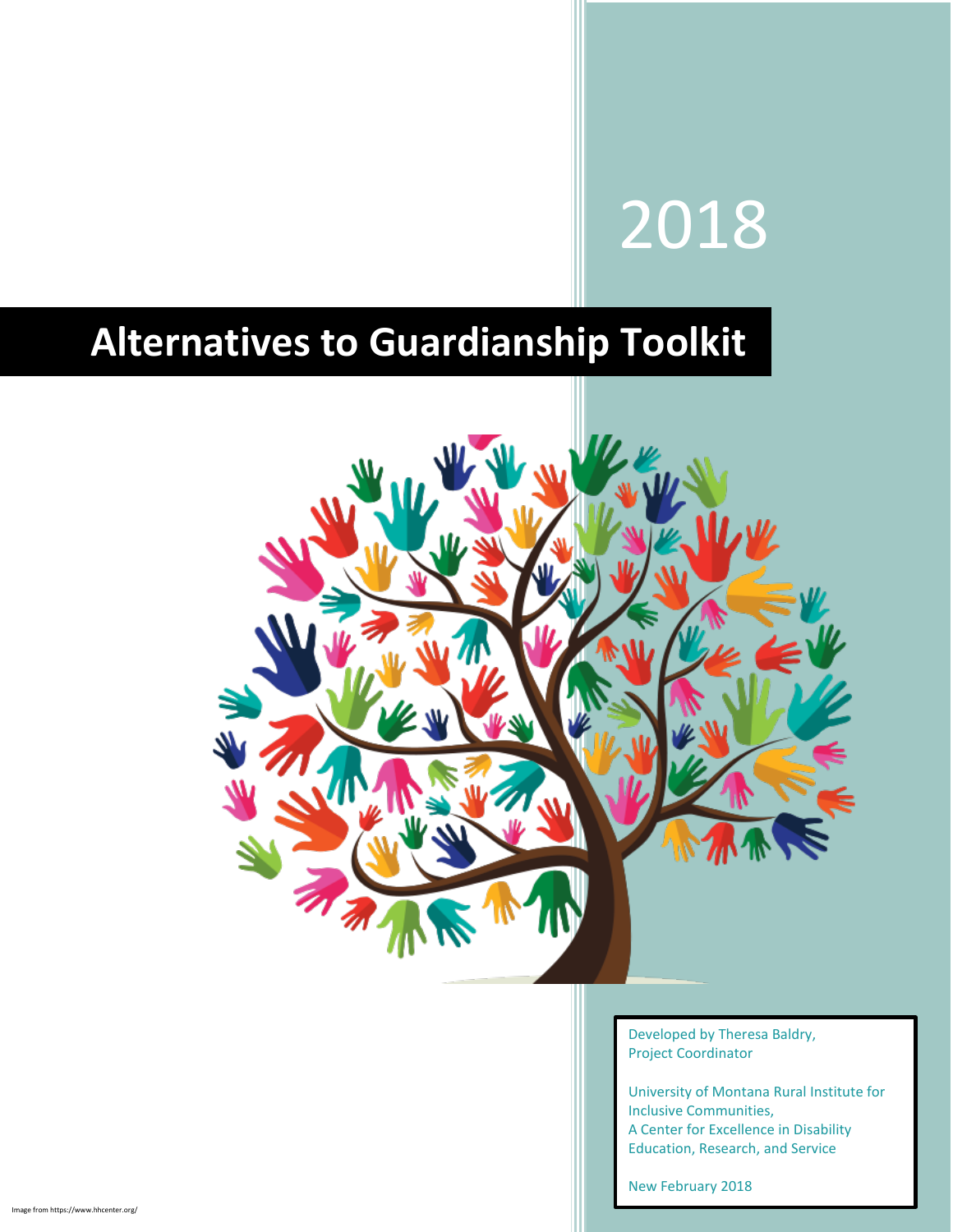# **Table of Contents**

| Alternatives to Guardianshin Toolkit 1 |  |
|----------------------------------------|--|

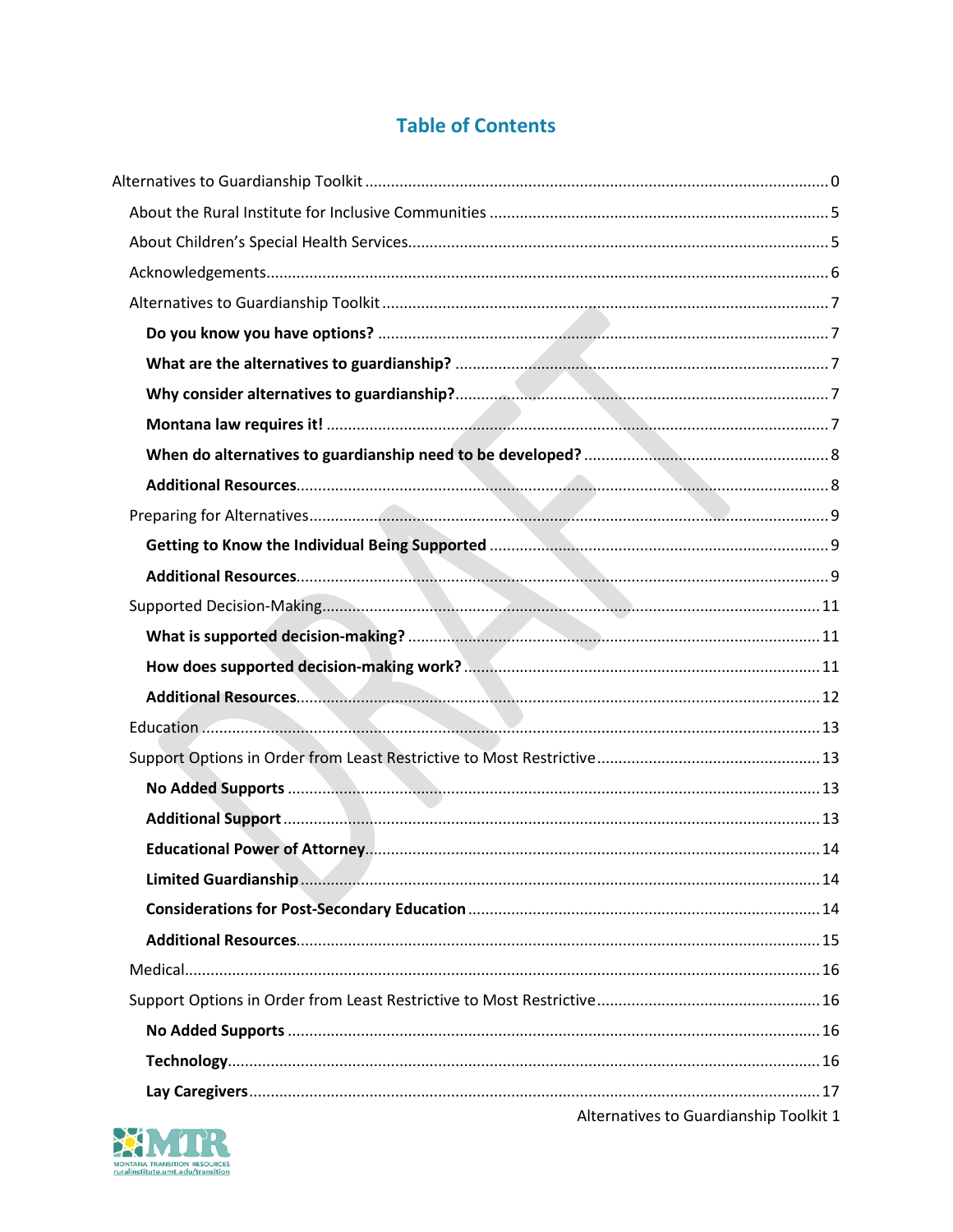| Alternatives to Guardianshin Toolkit 2 |
|----------------------------------------|



natives to Guardianship τe ι σς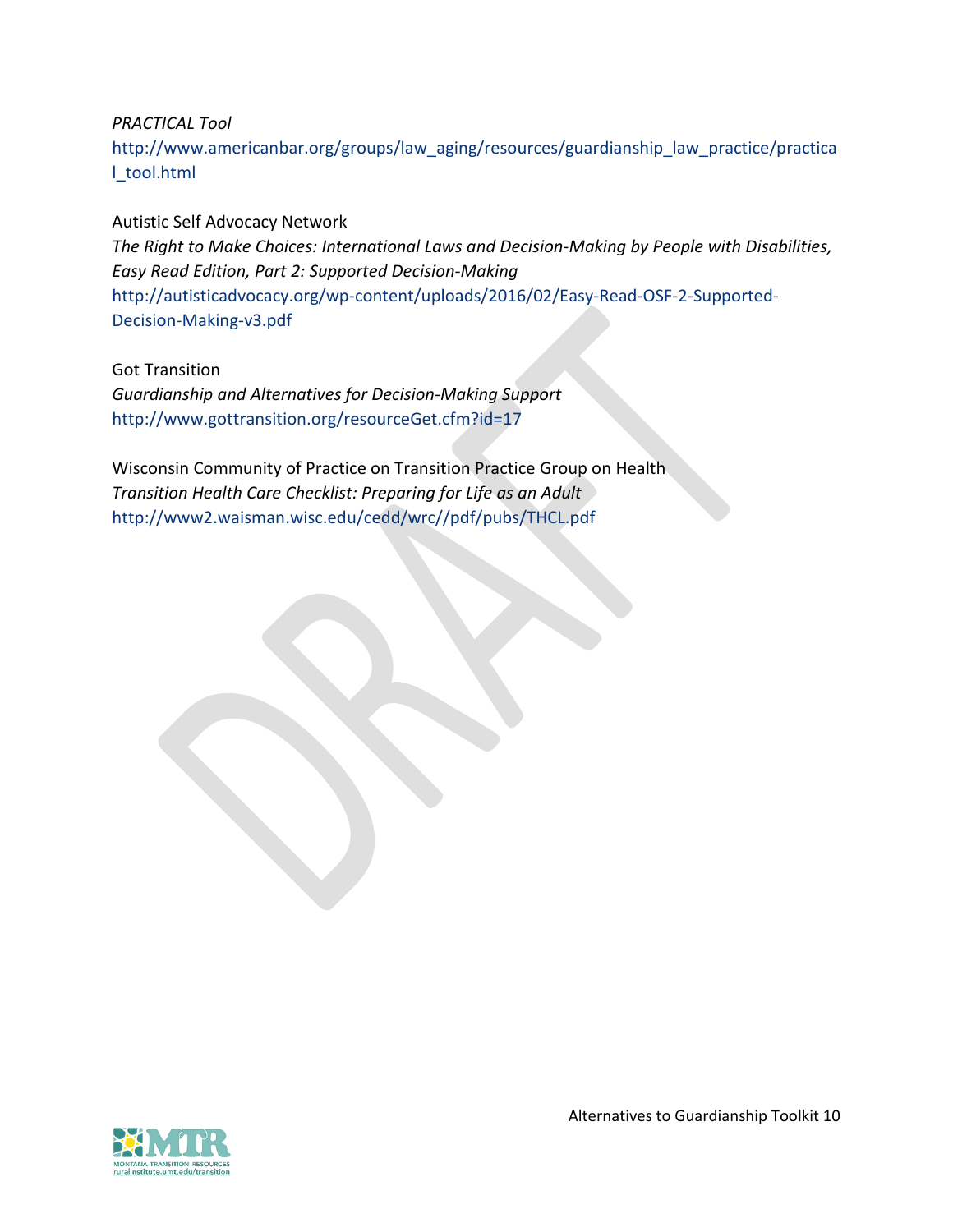## **Supported Decision-Making**

#### <span id="page-11-1"></span><span id="page-11-0"></span>What is supported decision-making?

Supported decision-making (SDM) is an alternative to guardianship. SDM is rooted in the belief that all people have the right to make choices and decisions about their own lives. Although SDM may involve different forms and processes, the key is that the individual who will be directly impacted is supported to make a decision based on their needs, wants and preferences. With SDM, we may use different formats to fit the individual and the situation. The individual chooses who to involve (such as friends, a family member or professional) to help them understand information, including the impact of different choices and what options should be considered before making a decision. Does this sound familiar? It is the same process many of us use regularly to make a decision or choice if we do not have the information we need to move forward.

Supported decision-making is voluntary for the individual. How the process looks or is used will vary based on the person and the decision to be made. SDM could mean one-to-one assistance or it could involve bringing together a group of people chosen by the individual based on the specific information they bring to the table. For example, a person may not need a mechanic to help with meal planning but if their car breaks down, someone they trust who knows more about cars will be the first person they contact for support. If they need help figuring out how to pay for the vehicle repairs and arranging other transportation while their car is in the shop, people with information to share in these areas might participate as well.

SDM can look like person-centered planning, and the person-centered planning format can be used if it will benefit the individual making the decision. What is most important is that the person is given the opportunity to understand information they need in order to make their decision, and that the information is communicated in a way that supports their understanding. They may also choose to have help in communicating their choices. The goal is for the individual to retain control of their life and choices to the maximum extent.

#### <span id="page-11-2"></span>How does supported decision-making work?

First, talk with the individual about who they would like to have support them in making decisions. Work together to answer the questions below:

- What skills do the support people have?
- How can these support people assist in making decisions?
- Will it be a group or one person? (What is the preference of the individual?)
- Will selected people help with specific types of decisions?

Next, think about the current choice or decision the individual being supported needs to make.

• Does the individual need help understanding information?

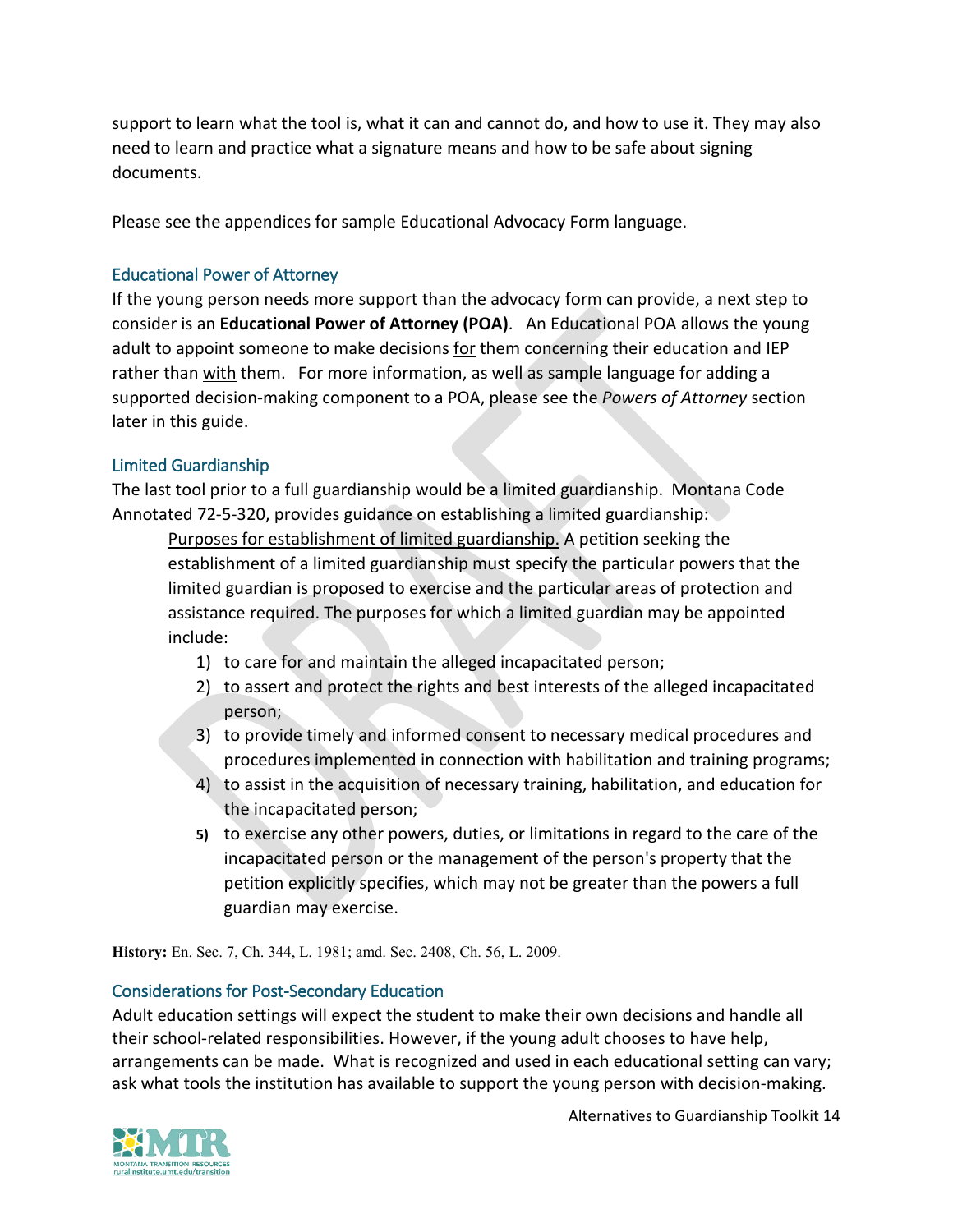| Montana Mental Health Advanced Directives (1990) (1990) (1990) (1990) (1990) (1990) (1990) (1990) (1990) (199 |  |  |
|---------------------------------------------------------------------------------------------------------------|--|--|
|                                                                                                               |  |  |
|                                                                                                               |  |  |
|                                                                                                               |  |  |
|                                                                                                               |  |  |
|                                                                                                               |  |  |
|                                                                                                               |  |  |
|                                                                                                               |  |  |
|                                                                                                               |  |  |
|                                                                                                               |  |  |
|                                                                                                               |  |  |
|                                                                                                               |  |  |
|                                                                                                               |  |  |
|                                                                                                               |  |  |
|                                                                                                               |  |  |
|                                                                                                               |  |  |
|                                                                                                               |  |  |
|                                                                                                               |  |  |
|                                                                                                               |  |  |
|                                                                                                               |  |  |
|                                                                                                               |  |  |
|                                                                                                               |  |  |
|                                                                                                               |  |  |
|                                                                                                               |  |  |
|                                                                                                               |  |  |
|                                                                                                               |  |  |
|                                                                                                               |  |  |
|                                                                                                               |  |  |
|                                                                                                               |  |  |
| Alternatives to Guardianshin Toolkit 2                                                                        |  |  |



natives to Guardianship τe ι σς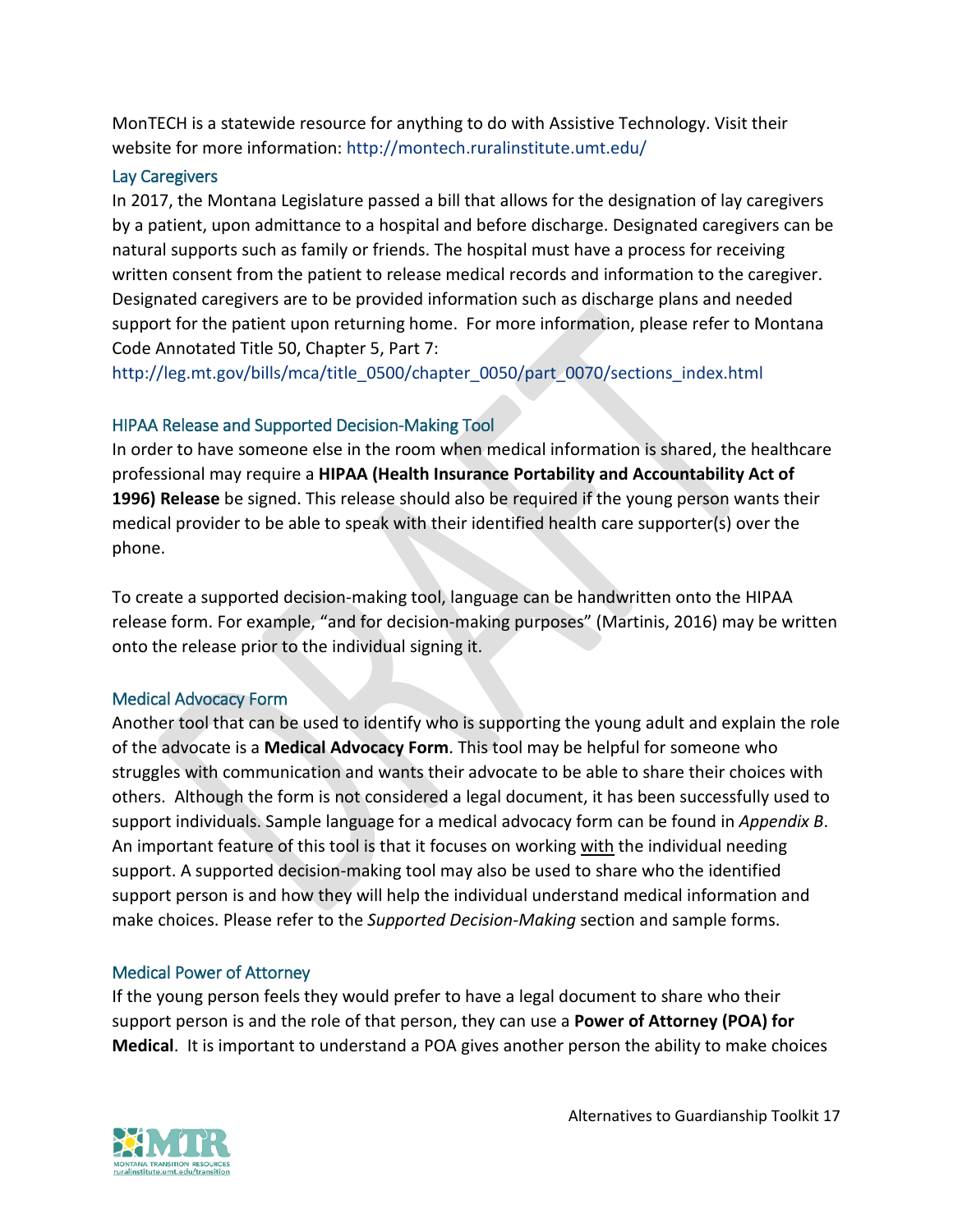# **Table of Contents**

| Montana law reuires it                                                                                                                                                                                                         |  |
|--------------------------------------------------------------------------------------------------------------------------------------------------------------------------------------------------------------------------------|--|
|                                                                                                                                                                                                                                |  |
|                                                                                                                                                                                                                                |  |
|                                                                                                                                                                                                                                |  |
|                                                                                                                                                                                                                                |  |
|                                                                                                                                                                                                                                |  |
|                                                                                                                                                                                                                                |  |
|                                                                                                                                                                                                                                |  |
|                                                                                                                                                                                                                                |  |
|                                                                                                                                                                                                                                |  |
|                                                                                                                                                                                                                                |  |
|                                                                                                                                                                                                                                |  |
|                                                                                                                                                                                                                                |  |
| Additional Support manufactured and the contract of the contract of the contract of the contract of the contract of the contract of the contract of the contract of the contract of the contract of the contract of the contra |  |
|                                                                                                                                                                                                                                |  |
|                                                                                                                                                                                                                                |  |
|                                                                                                                                                                                                                                |  |
|                                                                                                                                                                                                                                |  |
|                                                                                                                                                                                                                                |  |
|                                                                                                                                                                                                                                |  |
|                                                                                                                                                                                                                                |  |
|                                                                                                                                                                                                                                |  |
|                                                                                                                                                                                                                                |  |
| Alternatives to Guardianshin Toolkit 1                                                                                                                                                                                         |  |

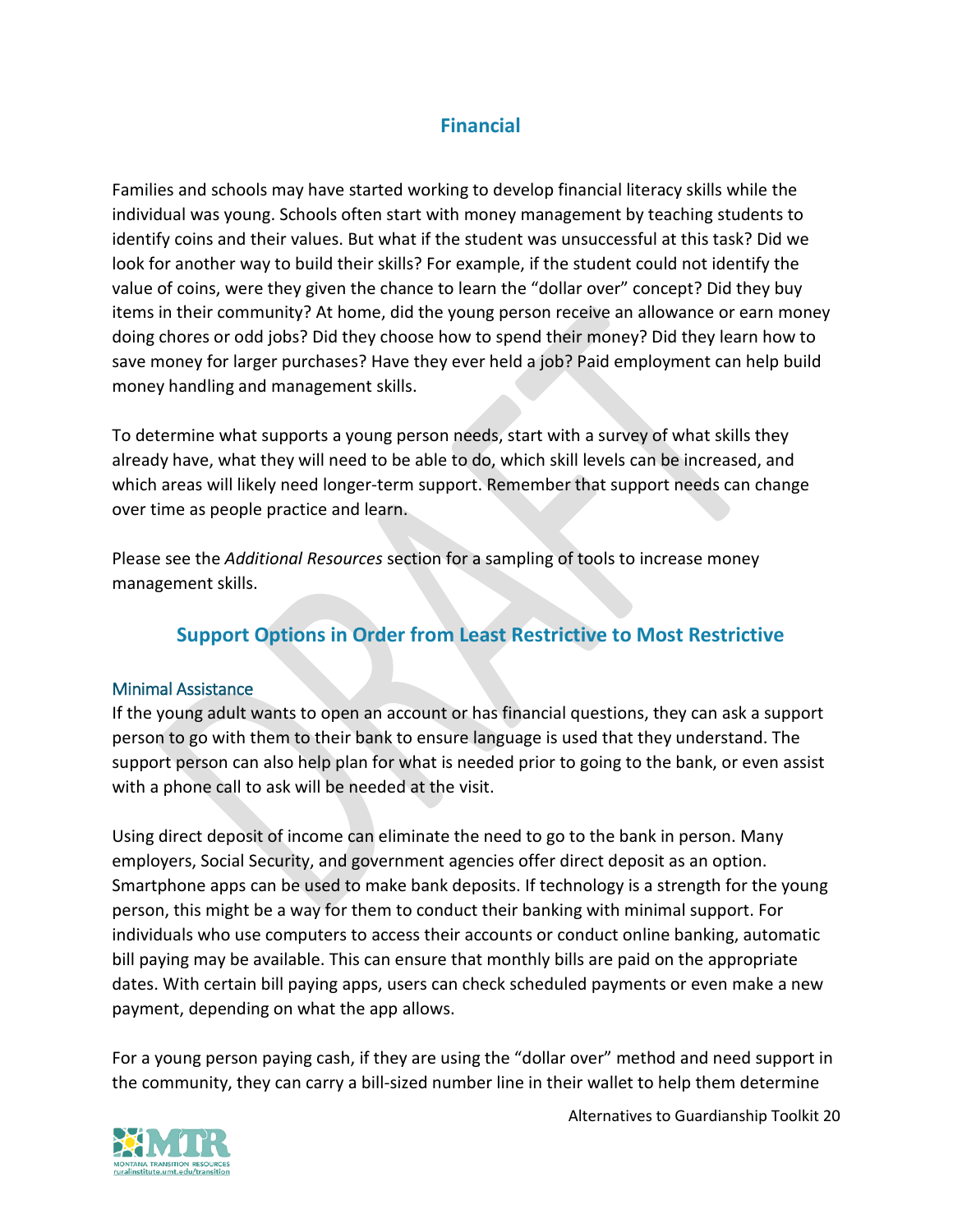the amount to pay. If cash is a challenge, the individual might use a debit card with set amounts available. These cards can be linked to bank accounts for online/app monitoring. Prepaid gift cards, either for specific stores or for general use (such as pre-paid credit cards) can also be useful tools, though it is important to note that not all businesses accept card payments.

#### <span id="page-21-0"></span>More Support through Restrictions

Additional supports can be used if the young person wants and needs more assistance with their bank accounts. For example, the individual might use a joint account. This is where the individual and the person who assists them are both listed on the account. Both parties have equal access to information and funds, so it is important that the young adult trusts the support person and that they both understand their responsibilities. Another option is to open a dual signature account for all checks or for those over a specific dollar amount.

Monitoring the amount of money available in an account or linked to a card is another way to ensure deposits are enough to meet the expectations and budget of the individual. Or the young person might open separate accounts for deposits and bill paying, daily purchases, and saving for larger purchases.

Lastly, the young person can pay a money management service to assist with bill paying, tracking how money is spent, and building financial literacy skills.

Important note: Please consider asset limitations if the individual receives government assistance such as Supplemental Security Income (SSI). Later in this toolkit, we will share ideas for saving larger amounts of money in order to support greater independence.

#### <span id="page-21-1"></span>Representative Payee

If an individual receives Social Security and/or SSI and wants help learning to manage their money, a representative payee can be appointed to assist. The Social Security Administration will require paperwork to be completed first. The representative payee can be someone supporting the individual, such as a family member or friend. If that is not possible, an organization may provide this service. The representative payee is responsible for completing an annual report to show how the monthly income was used to meet the basic needs of the Social Security/SSI recipient.

#### <span id="page-21-2"></span>Financial Power of Attorney

If the young person needs more support or has multiple financial resources, a next step to consider is a **Financial Power of Attorney**. A Power of Attorney (POA) allows the young adult to appoint someone to make decision for them concerning their finances, rather than with them. Please see our section on *Power of Attorney* later in this toolkit.

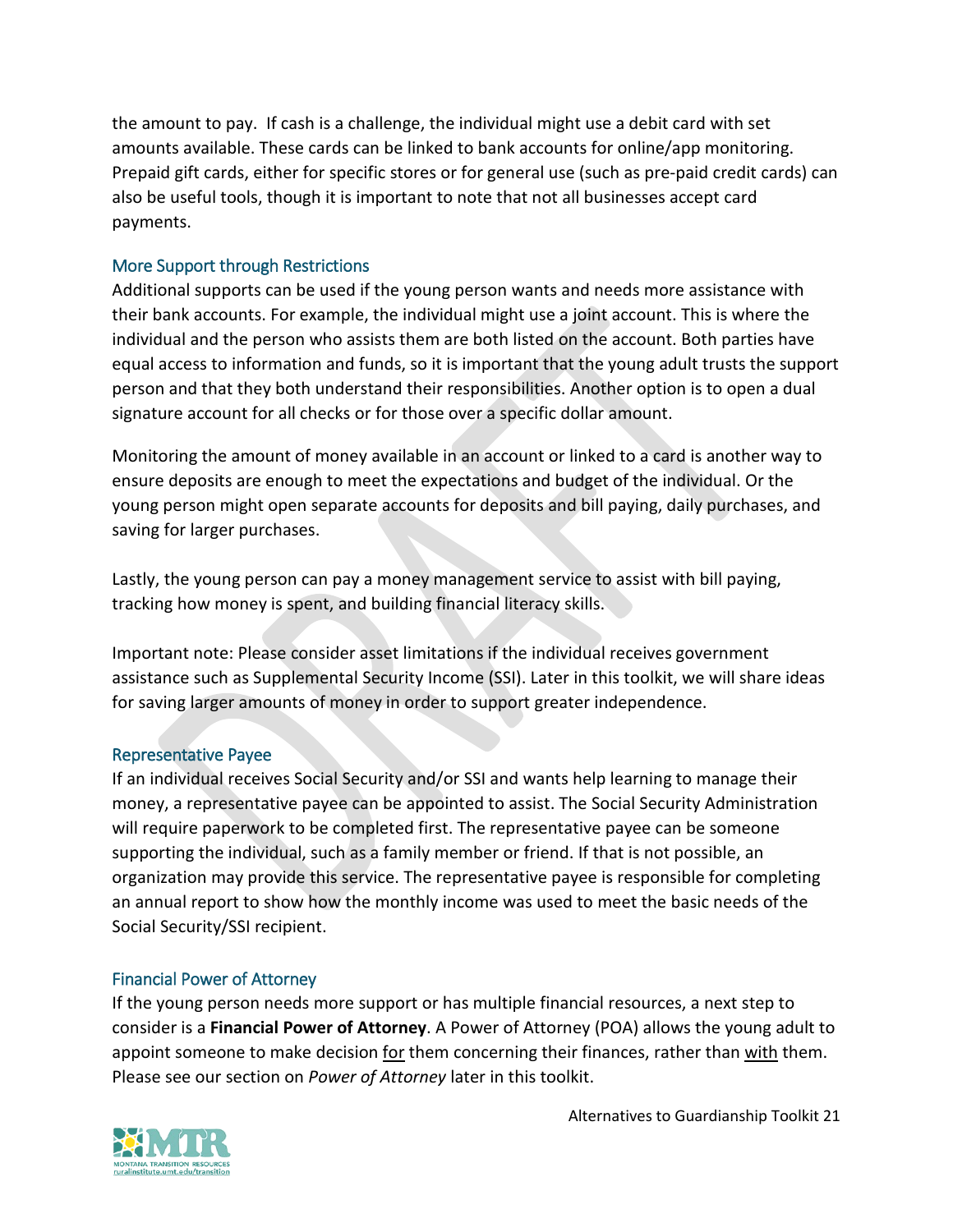#### <span id="page-22-0"></span>**Trusts**

Special Needs Trusts can be used to help an individual manage larger amounts of money that could otherwise impact their eligibility for means-tested programs. There are different types of trusts. Considerations when choosing which trust is best for an individual may include: Who is contributing the money to the trust; whether or not the individual with a disability will have direct access to the funds; and what the funds will be used to purchase. We strongly recommend finding an experienced professional to assist in the language and establishment of any trusts.

#### <span id="page-22-1"></span>Conservatorship

Conservatorship is a court-ordered process in which one person (the conservator) is appointed to manage another person's finances and property. A conservatorship is similar to a limited guardianship in that it limits what the conservator manages. The court assigns the responsibilities and duties of the conservator; these are intended to be in the best interest of the person being supported.

#### <span id="page-22-2"></span>ABLE Accounts

ABLE (Achieving a Better Life Experience) accounts were created through Federal legislation in 2014. In Montana, the 2015 State Legislature authorized the Montana ABLE program, which officially became available in September 2017. An ABLE account allows a qualifying individual with a disability to have savings set aside up to allowable amounts, without impacting Social Security and Medicaid. Savings can then be used for qualifying disability-related expenses. An individual can only have one ABLE account and the person who benefits from the account is considered the owner of the account. Montanans who need support in managing their ABLE account can complete the **Montana ABLE Agent Authorization/Power of Attorney** form, available at https://cdn.unite529.com/jcdn/files/UABLE/pdfs/mt-poa.pdf.

To learn more about Montana ABLE or to open an account, visit the official website: <https://savewithable.com/mt/home.html>

For Montana-specific information about ABLE accounts, visit the Montana Department of Public Health and Human Services website at: <http://dphhs.mt.gov/dsd/developmentaldisabilities/ABLE>

For national information about ABLE accounts, visit The ABLE National Resource Center website at[: http://www.ablenrc.org/](http://www.ablenrc.org/)

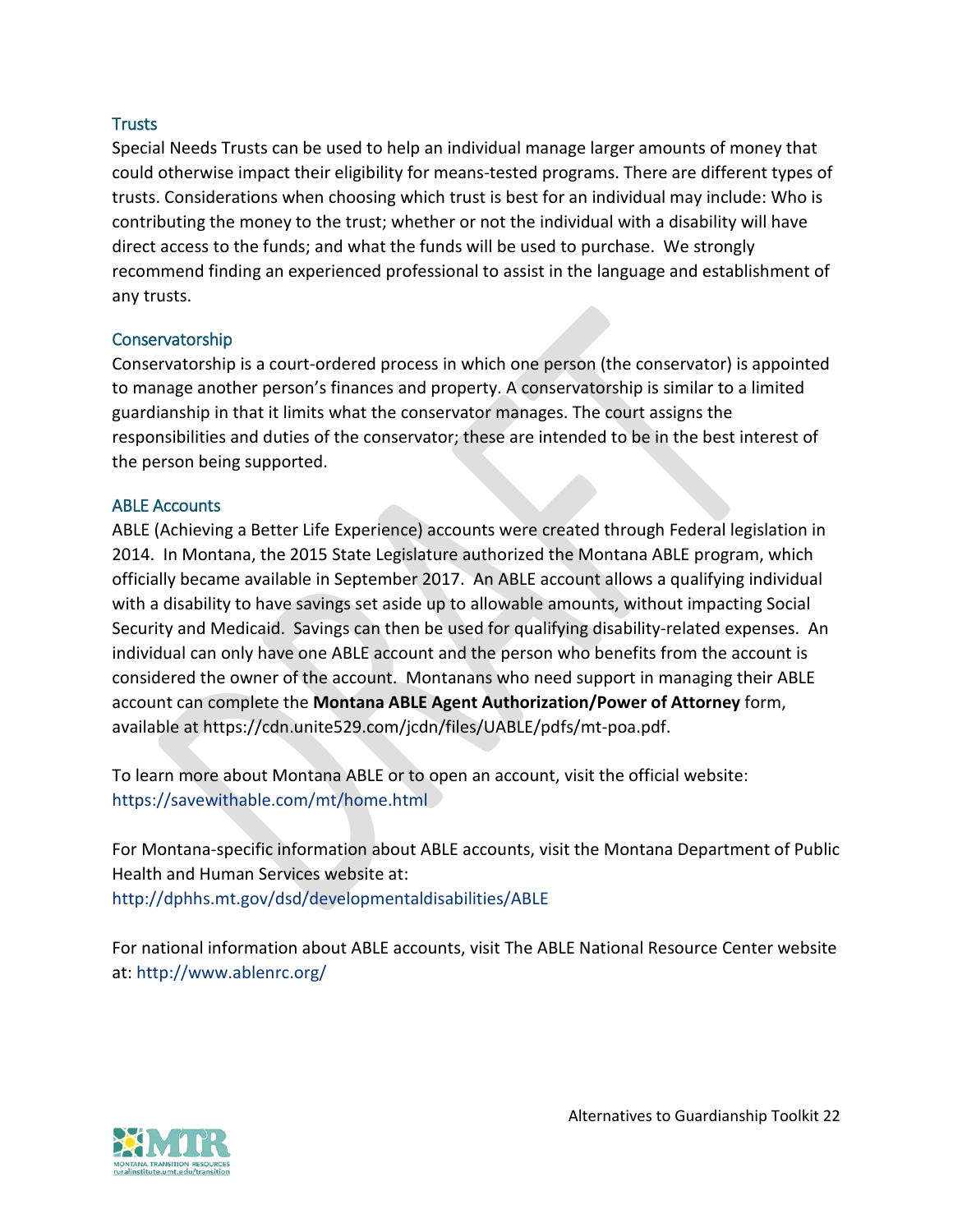#### <span id="page-23-0"></span>Additional Resources

Montana State University Extension *Estate Planning for Families with Minor and/or Special Needs Children* <http://msuextension.org/publications/FamilyFinancialManagement/MT199117HR.pdf> *Power of Attorney* <http://www.msuextension.org/publications/FamilyFinancialManagement/MT199001HR.pdf>

Center for Parent Information and Resources *Getting Ready for Managing Finances at the Age of Majority*  <http://www.parentcenterhub.org/repository/aom-series-finance/>

Social Security *Representative Payee*  <https://www.ssa.gov/payee/>

Pennsylvania Assistive Technology Foundation *Cents and Sensibility: A Guide to Money Management for People with Disabilities* <http://www.fliconline.org/documents/patffinancialeducationbooklet-final.pdf>

Life After IEPs: It's Your Child's Future *Tools for Teaching Financial Literacy Skills* <http://lifeafterieps.com/tools-for-teaching-financial-literacy-skills/>

ABLE National Resource Center *ABLE Accounts: 10 Things You Should Know* <http://www.ablenrc.org/about/what-are-able-accounts>

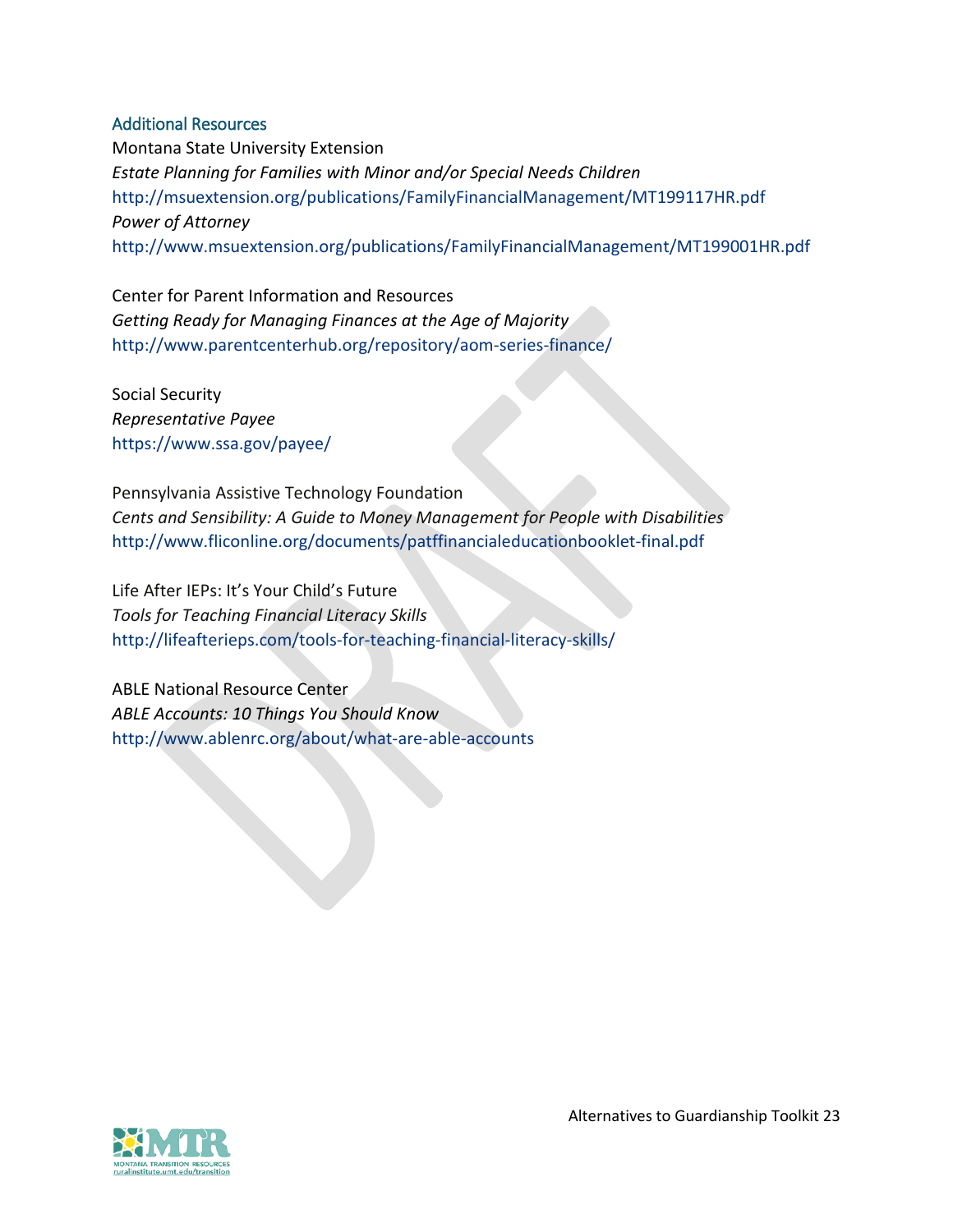### **Power of Attorney**

#### <span id="page-24-1"></span><span id="page-24-0"></span>Formal Supports

**Power of Attorney** (POA) is a more restrictive tool and involves a legal process. A POA can be limited to one area or cover several, depending on the needs of the individual. Because the POA is a legal document, the language that must be used can be difficult for the individual being supported to understand. We recommend that you have an attorney, at minimum, review the draft document to ensure the proper use of terms based on the purpose of the POA.

As we mentioned earlier in this toolkit, a Power of Attorney appoints a person or agent to act for the individual, rather than with the individual. One way to bring the individual back into the role of a participant, is to consider adding a supported decision-making component to the POA. Here is sample language for including supported decision-making:

It is my and my agent's intent that we will work together to implement this Power of Attorney. That means that I should retain as much control over my life and make my own decisions, with my agent's support, to the maximum of my abilities. **I am giving my agent the power to make certain decisions on my behalf, but my agent agrees to give primary consideration to my express wishes in the way she makes those decisions.** (Martinis, 2016)

The Power of Attorney in Montana statute under the Uniform Power of Attorney Act was passed, in part, to allow for more consistency across states that had a uniform code for Power of Attorney, as well as to make the tool easier to use. The Montana Act deals with the financial support needs of an individual. This support may be for personal finances, property, or overseeing benefits the individual may be eligible to receive. More information, including the requirements for all parties, is written out in the law and available here: [http://leg.mt.gov/bills/mca/title\\_0720/chapter\\_0310/part\\_0030/section\\_0530/0720-0310-](http://leg.mt.gov/bills/mca/title_0720/chapter_0310/part_0030/section_0530/0720-0310-0030-0530.html) [0030-0530.html](http://leg.mt.gov/bills/mca/title_0720/chapter_0310/part_0030/section_0530/0720-0310-0030-0530.html) 

Another section of Montana law deals with the Health Care Power of Attorney. This type of POA requires language that the individual needing support show intent to give medical decision making authority that will still be in place even if/after the principle is incapacitated. For example, the POA might include: "This durable health care power of attorney is not affected by subsequent disability or incapacity of the principal or lapse of time. I can be hereby designate **the actable of act** as my durable power of attorney for medical decisions." Additional language and legal references are available at: [http://leg.mt.gov/bills/mca/title\\_0720/chapter\\_0050/part\\_0050/section\\_0010/0720-0050-](http://leg.mt.gov/bills/mca/title_0720/chapter_0050/part_0050/section_0010/0720-0050-0050-0010.html)

[0050-0010.html](http://leg.mt.gov/bills/mca/title_0720/chapter_0050/part_0050/section_0010/0720-0050-0050-0010.html) 

Alternatives to Guardianship Toolkit 24 Montana did not address the need for an Educational Power of Attorney, but that does not mean these documents have not been written or could not be developed. Currently, there is

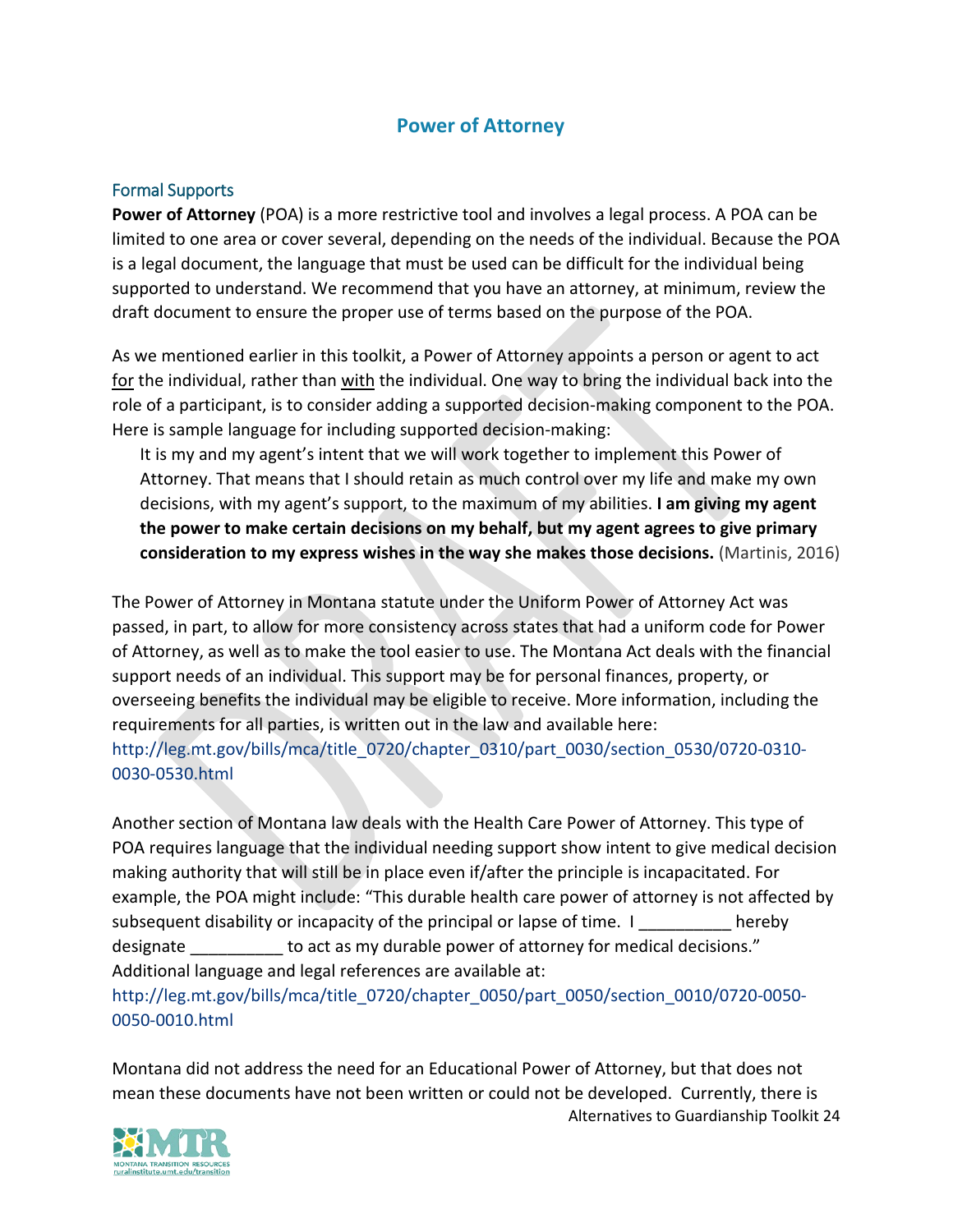just no uniform language in law to reference. Several states have samples that can be shared with an attorney if an individual chooses to use an Educational POA for support. An example from Wisconsin and the Special Needs Alliance is available in Appendix D (The Education Power of Attorney, 2016). Here are links to a couple of others:

*How and Why the Educational Power of Attorney Was Created* [http://www.waisman.wisc.edu/cedd/Connections/pdfs/Description\\_EPOA\\_and\\_sample.pdf](http://www.waisman.wisc.edu/cedd/Connections/pdfs/Description_EPOA_and_sample.pdf)  *Mississippi Bend Area Education Agency* [https://www.mbaea.org/media/cms/IEP\\_English\\_Power\\_of\\_Attourney\\_for\\_EDM.PDF](https://www.mbaea.org/media/cms/IEP_English_Power_of_Attourney_for_EDM.PDF)

#### <span id="page-25-0"></span>Additional Montana-Specific Resources

Montana State University Extension *Power of Attorney* <http://www.msuextension.org/publications/FamilyFinancialManagement/MT199001HR.pdf>

Montana Department of Public Health and Human Services *Powers of Attorney* <http://www.dphhs.mt.gov/Portals/85/sltc/documents/legaldeveloper/1PowerofAttorney.pdf>

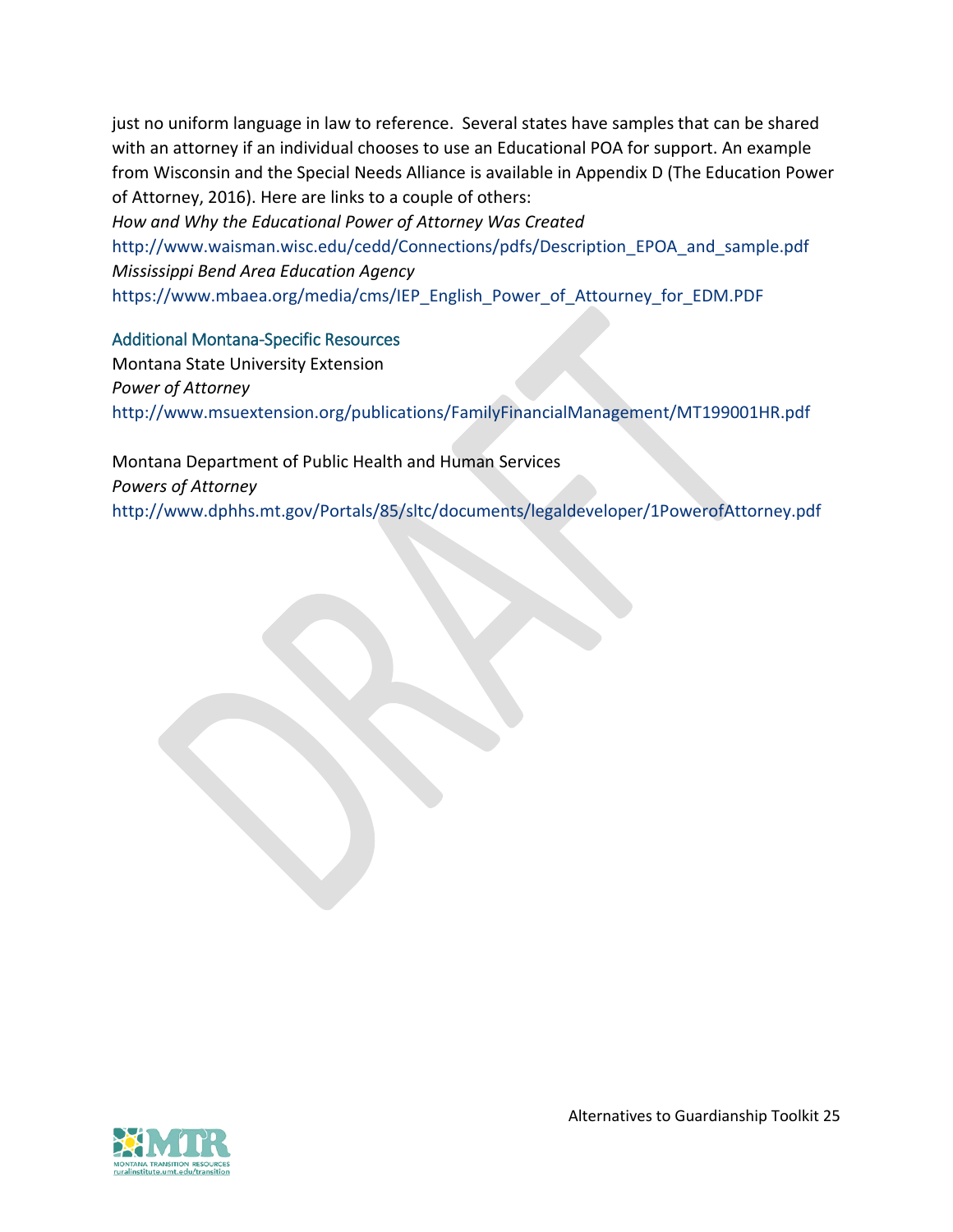### **Other Important Items**

#### <span id="page-26-1"></span><span id="page-26-0"></span>Accessing Services through Providers

As the new young adult transitions to adult service providers, they may want support in understanding the paperwork and processes required to access services. The supported decision-making model can be used, where the individual has a chance to prepare for and practice the conversation so they can actively participate. The person needing support may also want someone to either attend meetings with them or be able to ask for clarifying information on their behalf. In this scenario, an advocacy tool can be used to designate who will assist the individual, what the advocate has access to, and how they will support the individual. A sample form with language that can be adjusted to reflect the intent of the individual being supported is available in Appendix C. This form could be used with agencies such as Vocational Rehabilitation or Mental Health. If medical information will be access, the service provider may require a HIPAA release. Please see the *Medical* section of this toolkit for guidance on how to modify the HIPAA release for supported decision-making.

#### <span id="page-26-2"></span>Notarizing Forms

A Power of Attorney, as established by the state of Montana, has a place for the notarizing of signatures. This component could be added to an advocacy form if those creating it felt the notarization added meaning to the tool for all parties. Finding a notary public to assist does not need to be a barrier. Think about the resources in your community. Oftentimes, your local bank will have a notary and offer this as a service to customers. Another option would be to check with local government offices to see if they have someone available to notarize documents for the public. Who are you connected with? Local businesses, secondary education settings or services such as AAA may have someone who can assist you with a notarized signature.

#### <span id="page-26-3"></span>**Respect**

Sometimes when we are supporting an individual, whether it be as a professional, friend or family member, we can get caught up in what needs to be done and not allow the individual with a disability the opportunity to lead or grow. Consider who is most actively participating, and then consider how to ensure the individual with a disability has the opportunity to provide information and communicate their thoughts. For insight into this topic, please visit the following link for the video *When Listening Is Complicated: Skills for Honoring the Individual Perspectives of Every Person with Disabilities by Ruti Regan*: [http://www.ucsd.tv/search](http://www.ucsd.tv/search-details.aspx?showID=32191)[details.aspx?showID=32191](http://www.ucsd.tv/search-details.aspx?showID=32191) 

#### <span id="page-26-4"></span>End-of-Life Decisions

While end-of-life conversations can be extremely difficult and painful, they are an important consideration. A resource that may be helpful in guiding these conversations is available at: Coalition of Compassionate Care of California

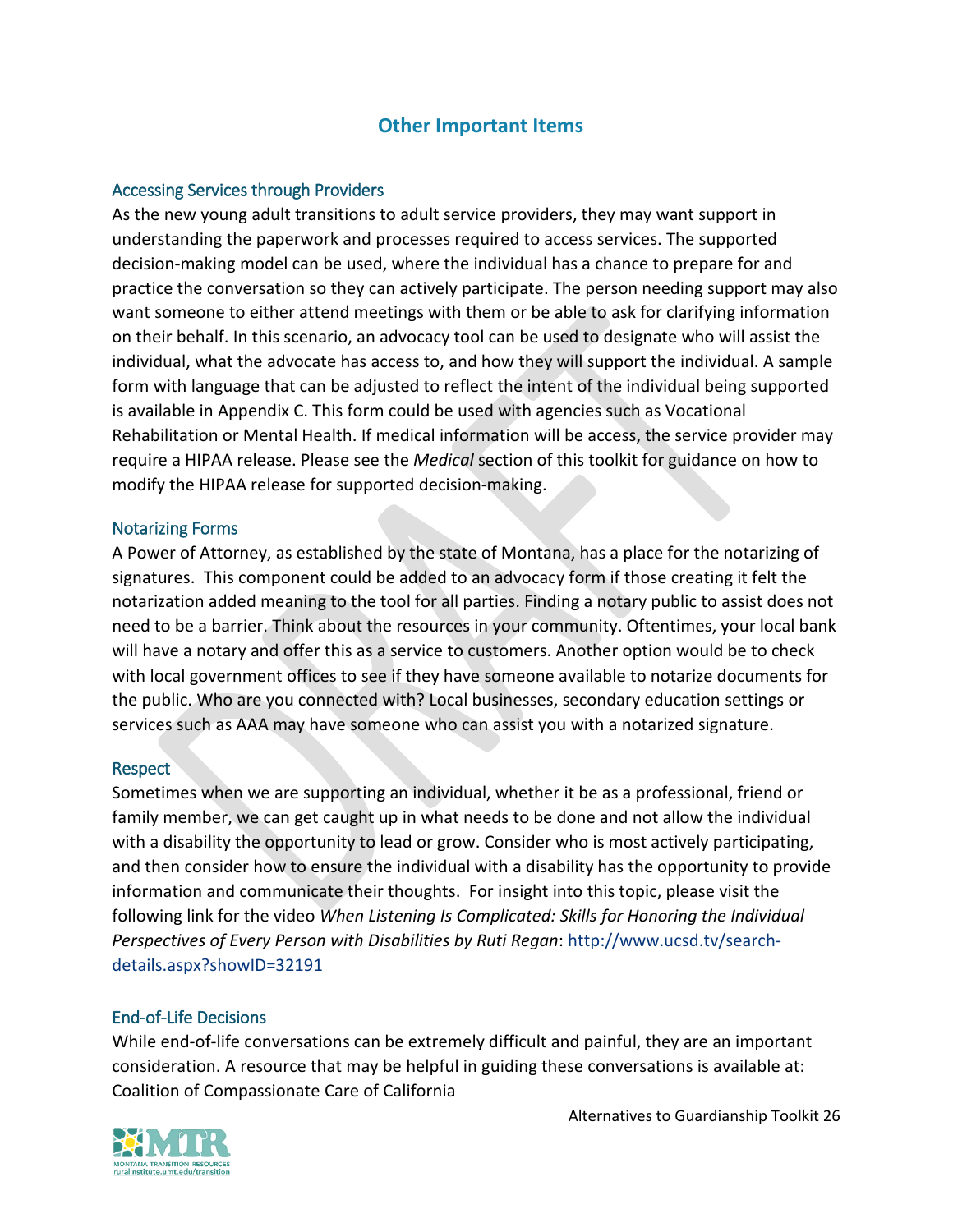*Thinking Ahead: My Life at the End* <http://coalitionccc.org/tools-resources/people-with-developmental-disabilities/>

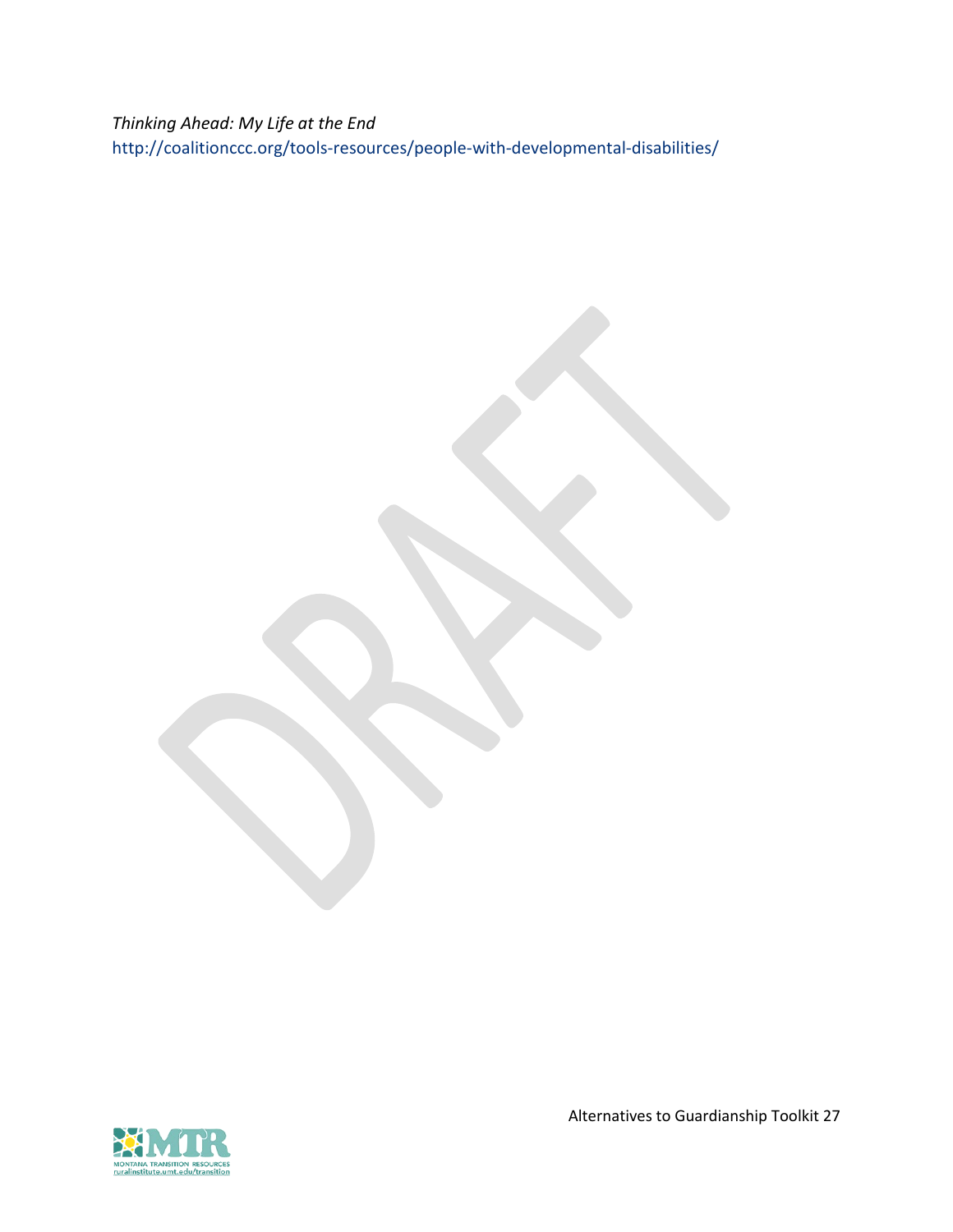## **Final Thoughts**

#### <span id="page-28-1"></span><span id="page-28-0"></span>Next Steps

After reading through this toolkit, you may have determined that a guardianship is not necessary or the best course of action to support the individual with a disability in decisionmaking. Hopefully you have identified alternative tools to fit your situation. Once you have chosen which tools to use, decide who needs to have a copy (for example, the family lawyer and an adult sibling who lives outside the home). Be sure to keep a copy for yourself. Make a list of who has copies so that if changes are made, the updated version(s) can easily be shared. You may want to develop a cover letter stating what is being provided and who to contact if there are questions. If the tool is to be for educational purposes, ask that the records and/or IEP meeting minutes show you have provided the tool. For agencies, ask to have the tool added to the supported individual's file.

If you begin this process early, there is time for exploration, learning, and growth to occur. This gives young adults and their family members the opportunity to develop their capacity and become proficient in using a team approach to decision-making, and gives everyone time to adjust to new roles.

#### <span id="page-28-2"></span>Undoing Guardianship

Guardianship is a legal process in which the court determines an individual does not have the capacity to make decisions either generally or in specific areas. What happens if their capacity changes? Perhaps when the guardianship was established, it was considered the best way to support the individual. Maybe with training and time to develop decision-making skills, their abilities have grown. In Montana, the law allows for removing a guardianship of an adult no longer believed to be incapacitated. This is referred to as "termination of incapacity" and is addressed in the Montana Code Annotated 72-5-325 (2017a). A request must first be made to the court, and then the individual under the guardianship or someone who knows them well can request a petition for an order to establish if the individual is no longer incapacitated and for the termination of the guardianship. The same process is used for establishing and terminating a guardianship. Just as documentation was needed to show the individual did not have the capacity to make decisions, now documentation will be needed to show that they have the capacity to do so. The court can then modify or terminate the guardianship.

#### <span id="page-28-3"></span>Additional Resources

American Bar Association *Restoration in Adult Guardianships (statutes)* [https://www.americanbar.org/content/dam/aba/administrative/law\\_aging/2013\\_CassidyResto](https://www.americanbar.org/content/dam/aba/administrative/law_aging/2013_CassidyRestorationofRightsChart7-13.authcheckdam.pdf) [rationofRightsChart7-13.authcheckdam.pdf](https://www.americanbar.org/content/dam/aba/administrative/law_aging/2013_CassidyRestorationofRightsChart7-13.authcheckdam.pdf) 

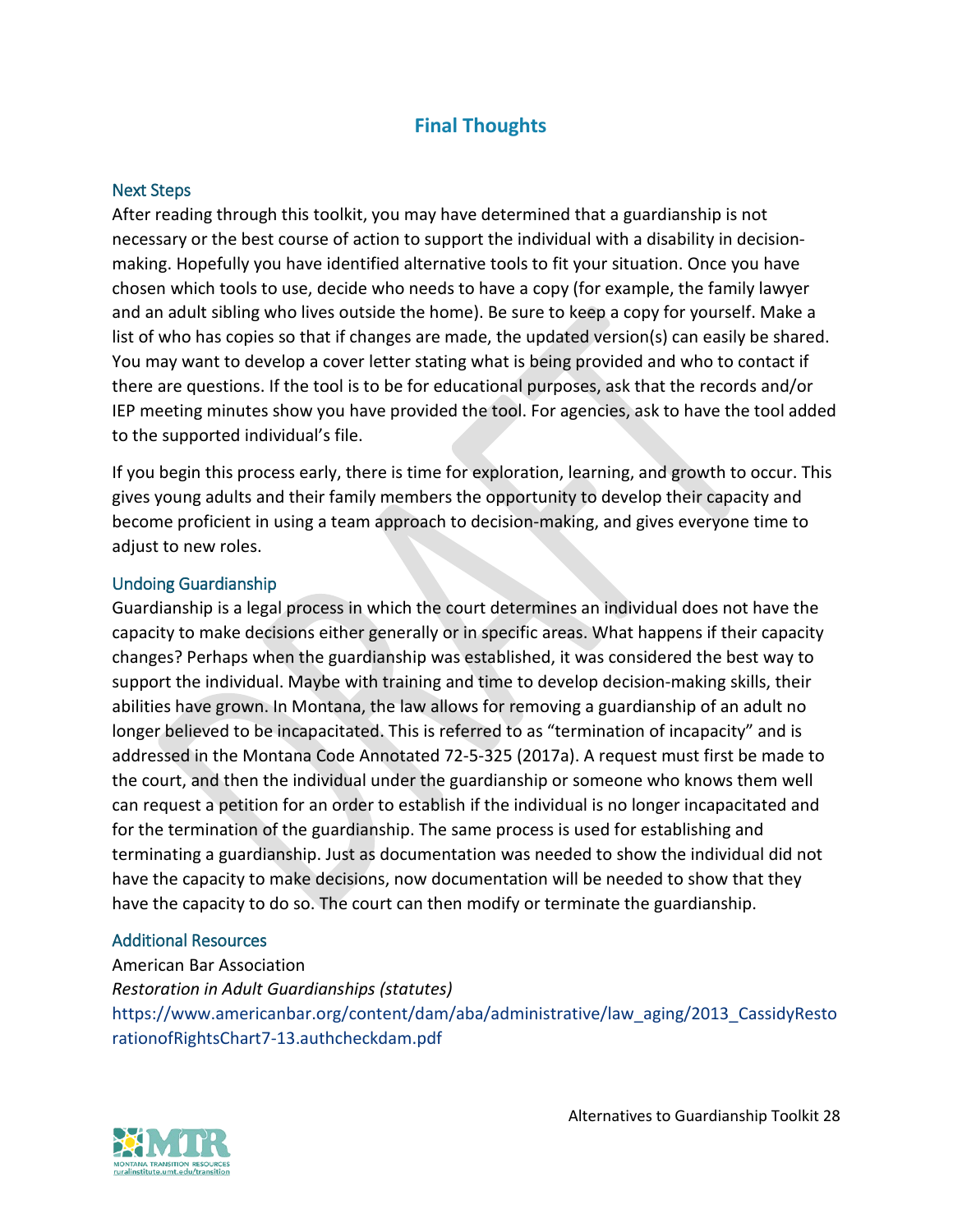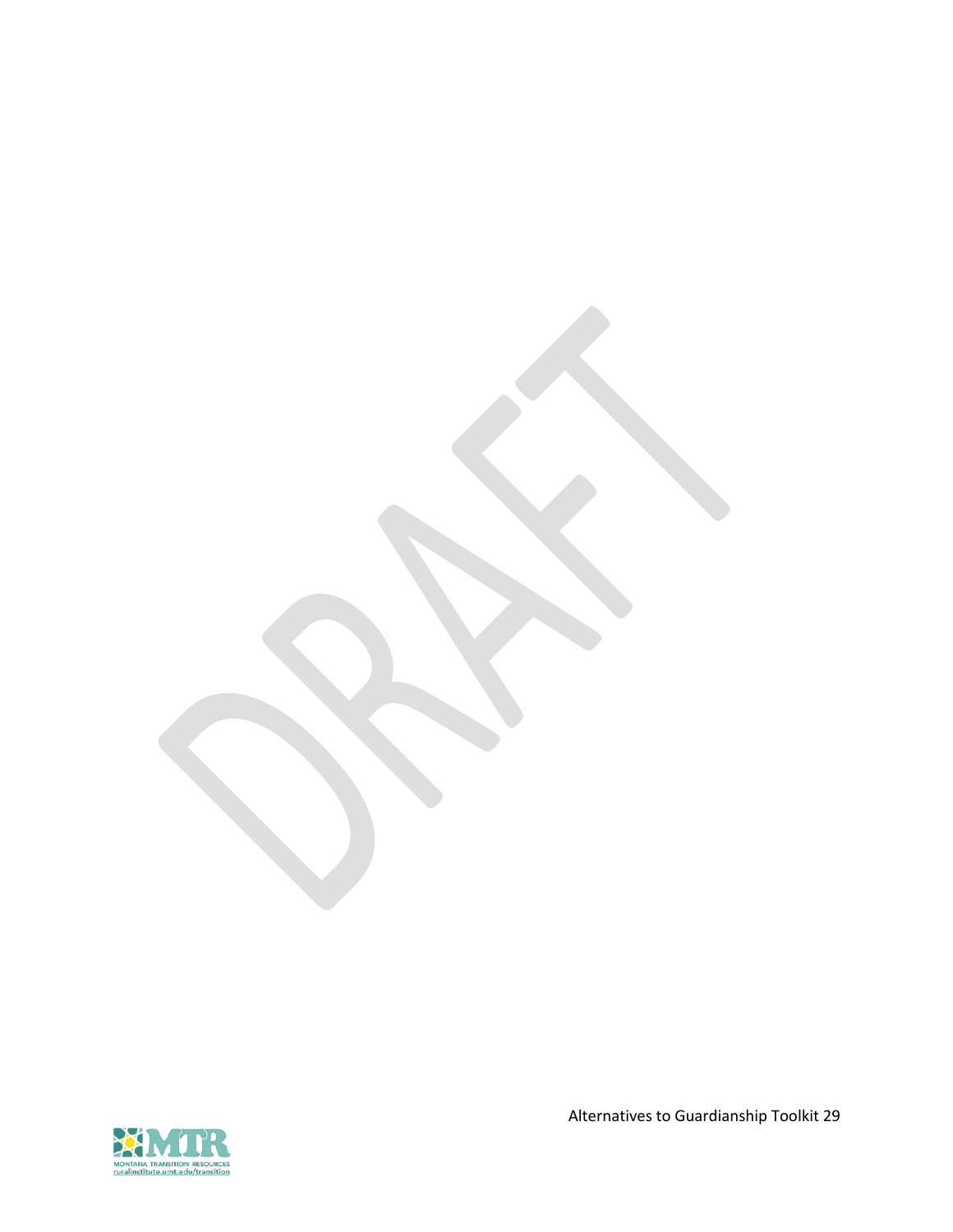### **General Resources**

<span id="page-30-0"></span>ASAN, Autistic Self Advocacy Network

*The Right to Make Choices: New Resource on Supported Decision-Making* [http://autisticadvocacy.org/2016/02/the-right-to-make-choices-new-resource-on-supported](http://autisticadvocacy.org/2016/02/the-right-to-make-choices-new-resource-on-supported-decision-making/)[decision-making/](http://autisticadvocacy.org/2016/02/the-right-to-make-choices-new-resource-on-supported-decision-making/) 

*[The Right to Make Choices: International Laws and Decision-Making by People with Disabilities](http://autisticadvocacy.org/wp-content/uploads/2016/02/Easy-Read-OSF-For-Families-v3.pdf)* <http://autisticadvocacy.org/wp-content/uploads/2016/02/Easy-Read-OSF-For-Families-v3.pdf>

The Arc

*The Arc's Self-Determination Scale, Adolescent Version* <http://www.thearc.org/document.doc?id=3670>

Center for Parent Information and Resources *Getting Ready for When Your Teen Reaches the Age of Majority: A Parent's Guide* <http://www.parentcenterhub.org/repository/age-of-majority-parentguide/#who> *Getting Ready for Healthcare at the Age of Majority*  <http://www.parentcenterhub.org/repository/aom-series-healthcare/> *Getting Ready for Managing Finances at the Age of Majority* <http://www.parentcenterhub.org/repository/aom-series-finance/>

Statewide Parent Advocacy Network, Inc. *Supported Decision Making and Alternatives to Guardianship* [http://www.spanadvocacy.org/content/supported-decision-making-and-alternatives](http://www.spanadvocacy.org/content/supported-decision-making-and-alternatives-guardianship)[guardianship](http://www.spanadvocacy.org/content/supported-decision-making-and-alternatives-guardianship)

Office of Developmental Primary Care *What's Next?: A Self Advocate's Guided Tour through Transition for Parents and Other Supporters* [http://odpc.ucsf.edu/sites/odpc.ucsf.edu/files/pdf\\_docs/FINAL%20Trans%20Guide%2011.18.1](http://odpc.ucsf.edu/sites/odpc.ucsf.edu/files/pdf_docs/FINAL%20Trans%20Guide%2011.18.16%20ALL_0.pdf) [6%20ALL\\_0.pdf](http://odpc.ucsf.edu/sites/odpc.ucsf.edu/files/pdf_docs/FINAL%20Trans%20Guide%2011.18.16%20ALL_0.pdf)

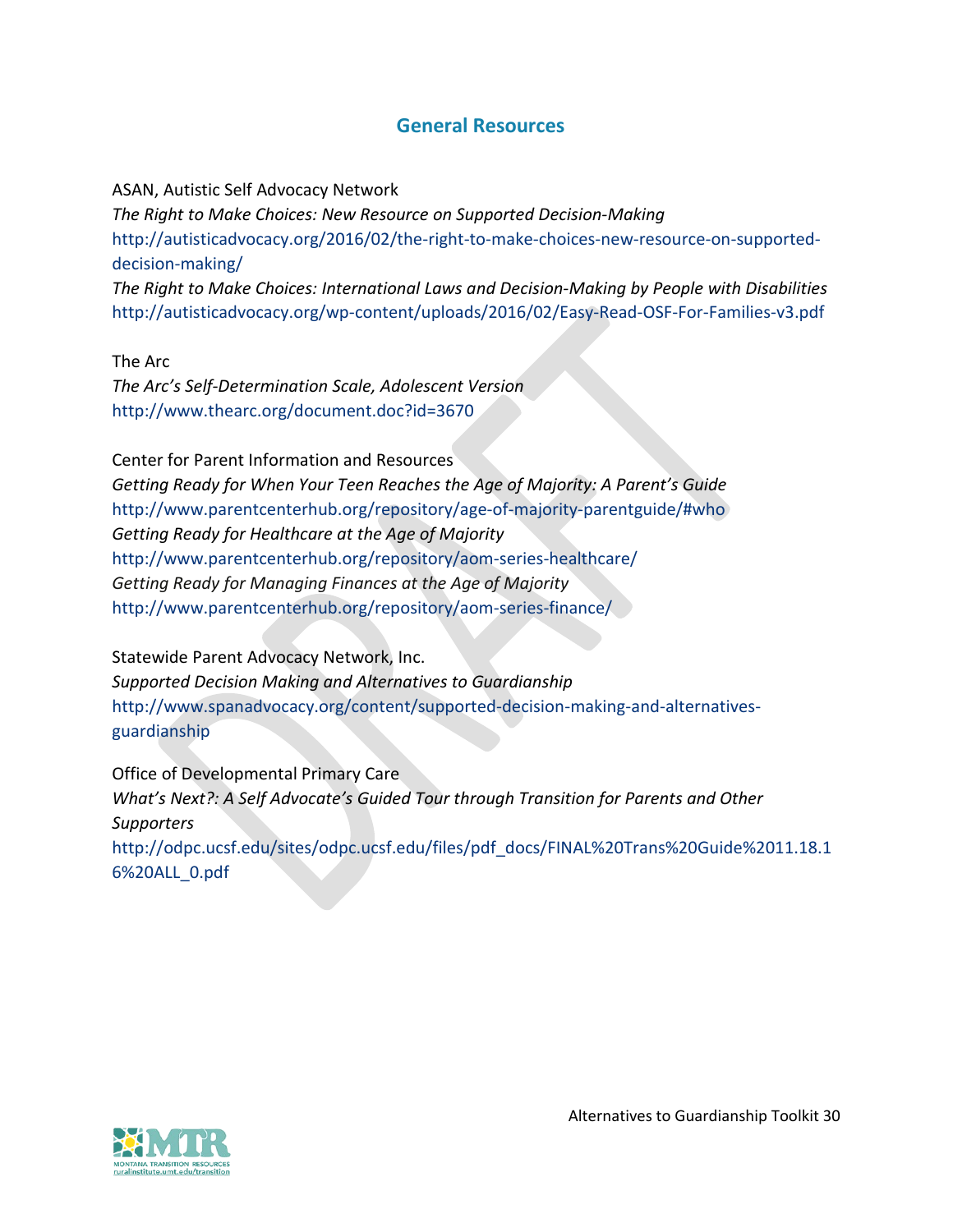## **Appendices**

- <span id="page-31-0"></span>Appendix A: Consent to Authorize Advocacy and Release of Information
- Appendix B: Designation for Patient Advocate for Care, Custody, and Medical Treatment Decisions
- Appendix C: Consent to Authorize Advocacy and Release of Information
- Appendix D: Special Durable Power of Attorney for Matters Concerning Education

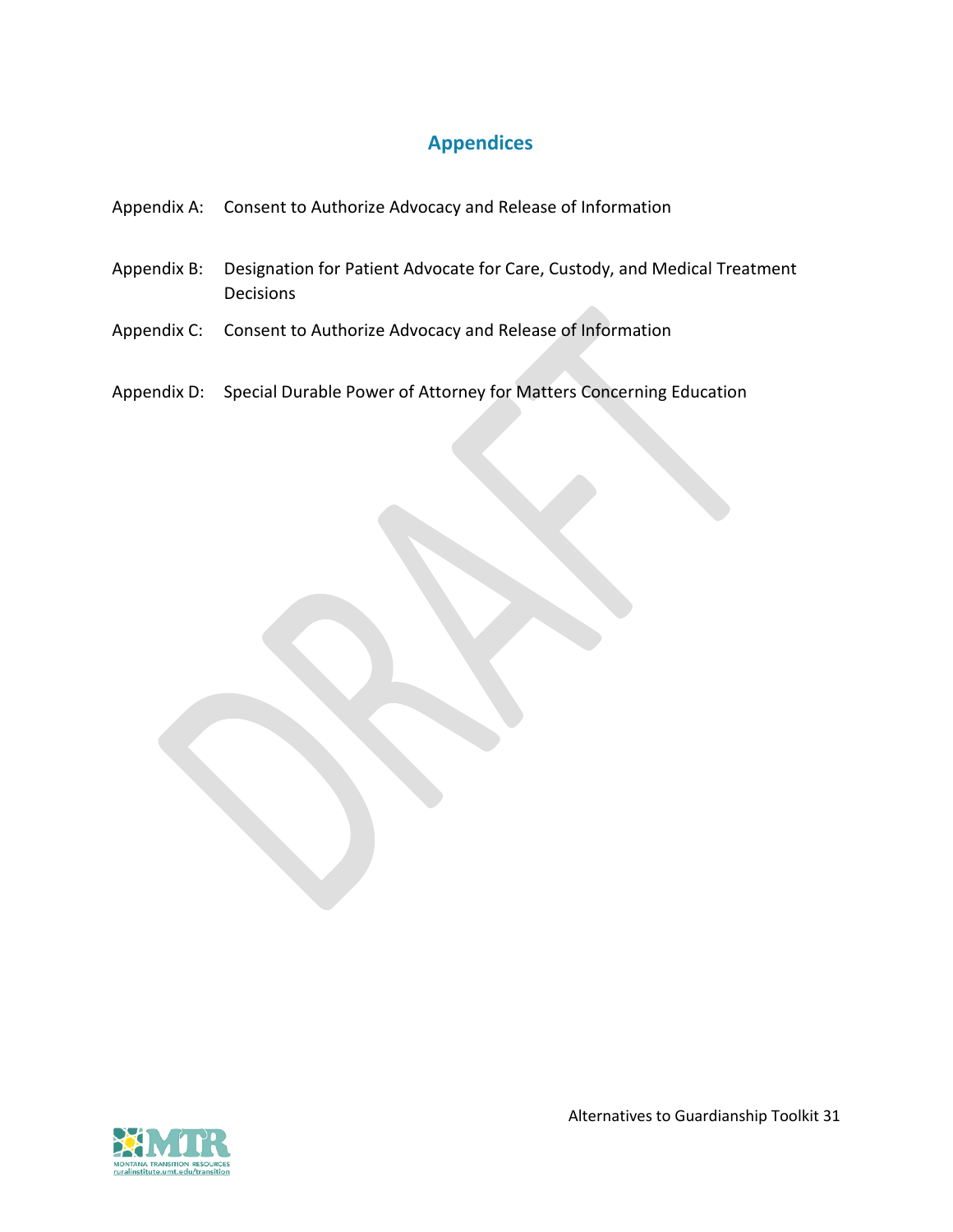## **Appendix A - Sample Language**

# <span id="page-32-0"></span>CONSENT TO AUTHORIZE ADVOCACY AND RELEASE OF INFORMATION

I, (full name), hereby authorize (X) School District to release and exchange information with my advocate, (full name), which pertains to my school program and placement. I am also requesting that my advocate be invited to any and all meetings about me, and I do not want any decisions made without (his/her) input. I do not wish to discuss issues or concerns about my school day or program without my advocate present. If the school or district has any documents I need to sign, my advocate must sign first with me present, before I will sign. This authorization, unless otherwise revoked by me, will remain in effect for the durations of the time I receive special education services and until my twenty-fifth birthday. My advocate read through this paper with me prior to my signing to make sure I understood and wanted this agreement.

(Full Legal Name)

(Date)

 $\mathcal{L}_\mathcal{L} = \mathcal{L}_\mathcal{L} = \mathcal{L}_\mathcal{L} = \mathcal{L}_\mathcal{L} = \mathcal{L}_\mathcal{L} = \mathcal{L}_\mathcal{L} = \mathcal{L}_\mathcal{L} = \mathcal{L}_\mathcal{L} = \mathcal{L}_\mathcal{L} = \mathcal{L}_\mathcal{L} = \mathcal{L}_\mathcal{L} = \mathcal{L}_\mathcal{L} = \mathcal{L}_\mathcal{L} = \mathcal{L}_\mathcal{L} = \mathcal{L}_\mathcal{L} = \mathcal{L}_\mathcal{L} = \mathcal{L}_\mathcal{L}$ 

 $\mathcal{L}_\text{max}$  and  $\mathcal{L}_\text{max}$  and  $\mathcal{L}_\text{max}$  and  $\mathcal{L}_\text{max}$  and  $\mathcal{L}_\text{max}$ 

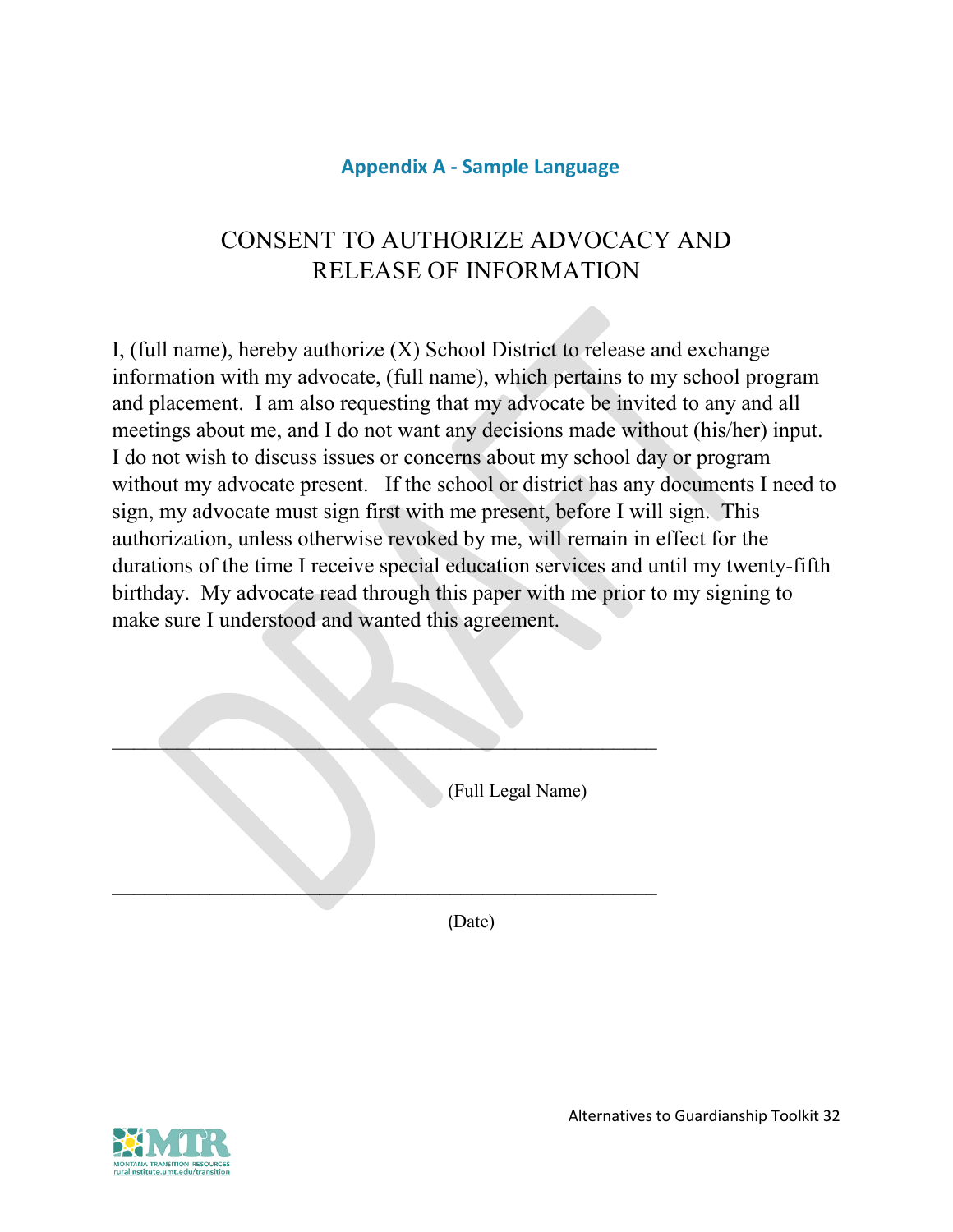## **Appendix B - Sample Language**

# <span id="page-33-0"></span>DESIGNATION FOR PATIENT ADVOCATE FOR CARE, CUSTODY, AND MEDICAL TREATMENT DECISIONS

I am (full name) and I live at (street address) in (city), (state). I want (full name of advocate), my advocate, to help me if I am sick and if I need to go to the doctor.

My advocate read this paper to me before I signed the paper and I understood what they told me about this paper.

If I am sick, my advocate should take me to the doctor. If (he/she) is not at my house when I become sick, please call (her/him) at (contact #) to go the doctor's office. I would like the doctor to talk to (her/him) about what is the matter with me.

I would like the doctor to ask my advocate what we have decided the doctor should do. I would like the doctor to do what the advocate tells the doctor to do in regards to my treatment.

Sometimes a doctor says that I need to have a shot or some other care. Sometime the doctor says I need to take pills or medicine. My advocate and I will talk about it and decide if I should have the shot, or take a pill, or some other medicine. My advocate will also help me decide what other care I should have, but (she/he) will talk to me about what care I need.

If I am very sick, I might need to go to a hospital. My advocate will help me decide if I need to go to the hospital. I would like all the people at the hospital to speak with my advocate and myself about what the people at the hospital should do for me. I would like my advocate to assist me to decide about my care at the hospital even if I am unable to understand what the doctor says about me. This is very important since I want the people at the hospital to try very hard to care for me if I am sick. If I need to have an operation because I am very sick, I would like to have the people at the hospital talk to my advocate. My advocate will say "yes" or "no" and that is what the people at the hospital are to do.

I would like my advocate to be considered my designated lay caregiver in agreement with Title 50, Chapter 5.

I understand that I want my advocate to help decide what care I need, and I want people to listen to (her/him) about my care.

 $\mathcal{L}_\text{max}$  , and the contract of the contract of the contract of the contract of the contract of the contract of the contract of the contract of the contract of the contract of the contract of the contract of the contr

\_\_\_\_\_\_\_\_\_\_\_\_\_\_\_\_\_\_\_\_\_\_\_\_\_\_\_\_\_\_\_\_\_\_\_\_\_\_\_\_\_\_\_\_\_\_\_\_\_\_\_\_\_\_\_

If my advocate is not happy with my doctor, then (she/he) is able to get another doctor to take care of me.

(Full Legal Name)

(Date)

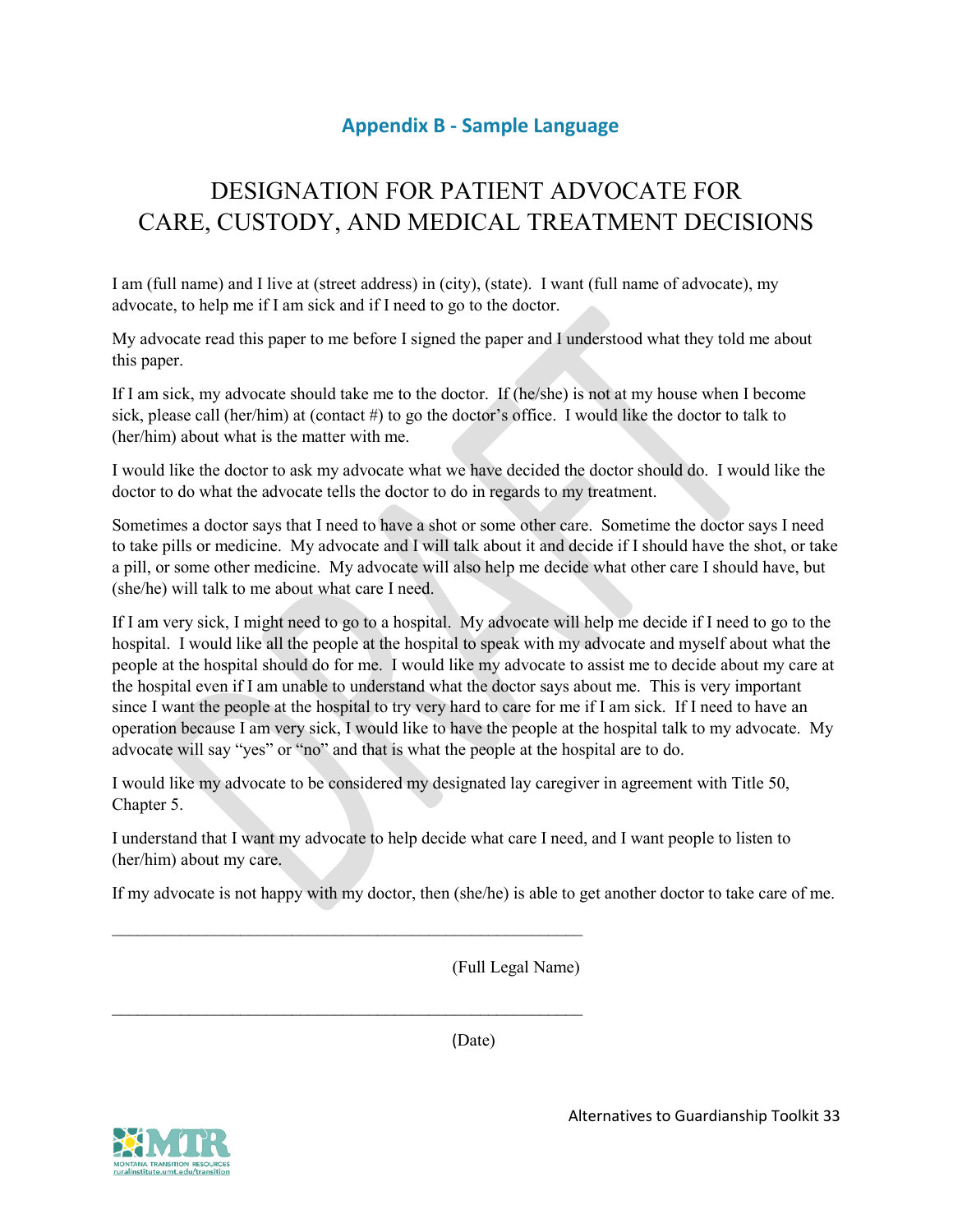## **Appendix C - Sample Language**

# <span id="page-34-0"></span>CONSENT TO AUTHORIZE ADVOCACY AND RELEASE OF INFORMATION

 $1,$ 

authorize (name of agency or organization) to release/exchange information with (my friend/advocate, or could list specific person) which pertains to my (services, programs and living situation). I also wish that (my friend/advocate, same as above) be invited to any and all meetings about me, and I do not want any decisions made without his/her input. If (agency or organization) has any documents I need to sign, (my friend/advocate, same as above) should receive copies and have time to go over them with me before I am asked to sign. This authorization, unless otherwise revoked by me, is intended to remain in effect for the duration of time I receive services, etc., or until I revoke this authorization, whichever comes first.

| (Name) |
|--------|
| (Date) |
|        |

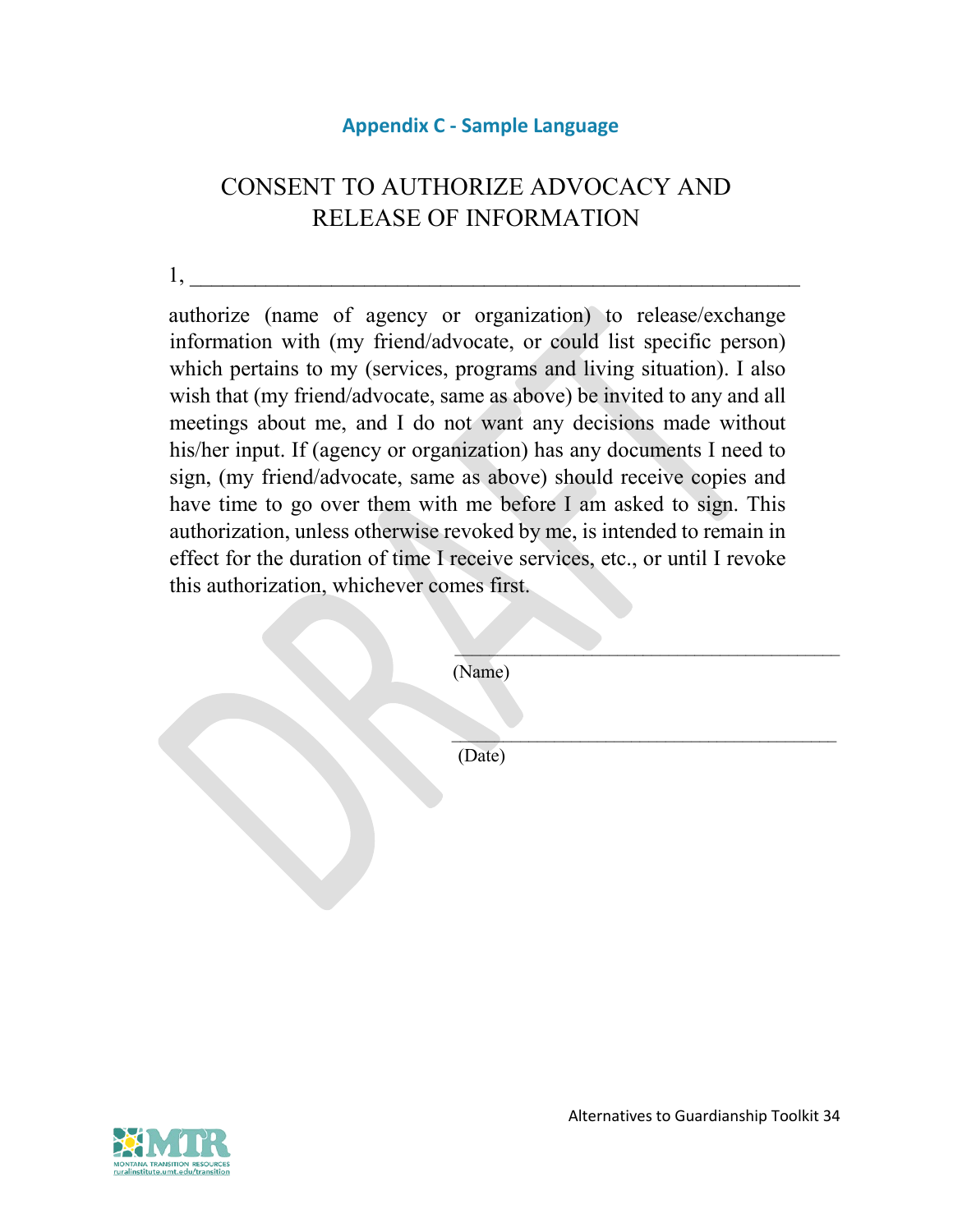# SPECIAL DURABLE POWER OF ATTORNEY FOR MATTERS CONCERNING EDUCATION

*[The following document is substantially similar to one prepared by Attorney Barbara S. Hughes of Hill, Glowacki, Jaeger & Hughes, LLP, Madison, Wisconsin, with input from school district legal counsel for use in several specific cases for clients in the Madison Metropolitan School District. The original instrument has been accepted by the local vocational/technical school and the University of Wisconsin in at least one case. This document is shared subject to the express understanding that it must be reviewed by legal counsel and adapted as appropriate in other cases.* 

*This document is intended for informational purposes only, and does not constitute legal advice. Barbara S. Hughes and the Hill, Glowacki, Jaeger & Hughes, LLP law firm expressly disclaim all responsibility for all consequences of use of this material.]*

I, **\_\_\_\_\_\_\_\_\_\_\_\_\_\_\_\_\_\_**, hereby designate my <u>\_\_\_\_\_\_relationship</u> **name**, as my Agent to handle the control and management of my education on my behalf.

I designate my **relationship**, **comparison**, as my alternate Agent to handle the control and management of my education on my behalf if my Agent is ever unable or unwilling to serve. An alternate Agent shall have the same powers under this instrument as the initial Agent.

My Agent is authorized in my Agent's sole and absolute discretion, with respect to the control and management of my education, to do every act and thing whatsoever necessary, proper or convenient to be done as fully as I might or could do for myself. By the granting of this Special Durable Power of Attorney for Matters Concerning Education, I intend to give my Agent the broadest possible powers to represent my interests in all aspects of any dealings or decisions involving my education.

The following powers are specifically included, but the listing of such specific powers shall not restrict the exercise of the broad and general powers granted:

- 1. To provide opportunities for me to engage in any public and/or private educational programs.
- 2. To make decisions for me concerning my education.
- 3. To provide opportunities for me to engage in any recreational activities having an educational purpose.

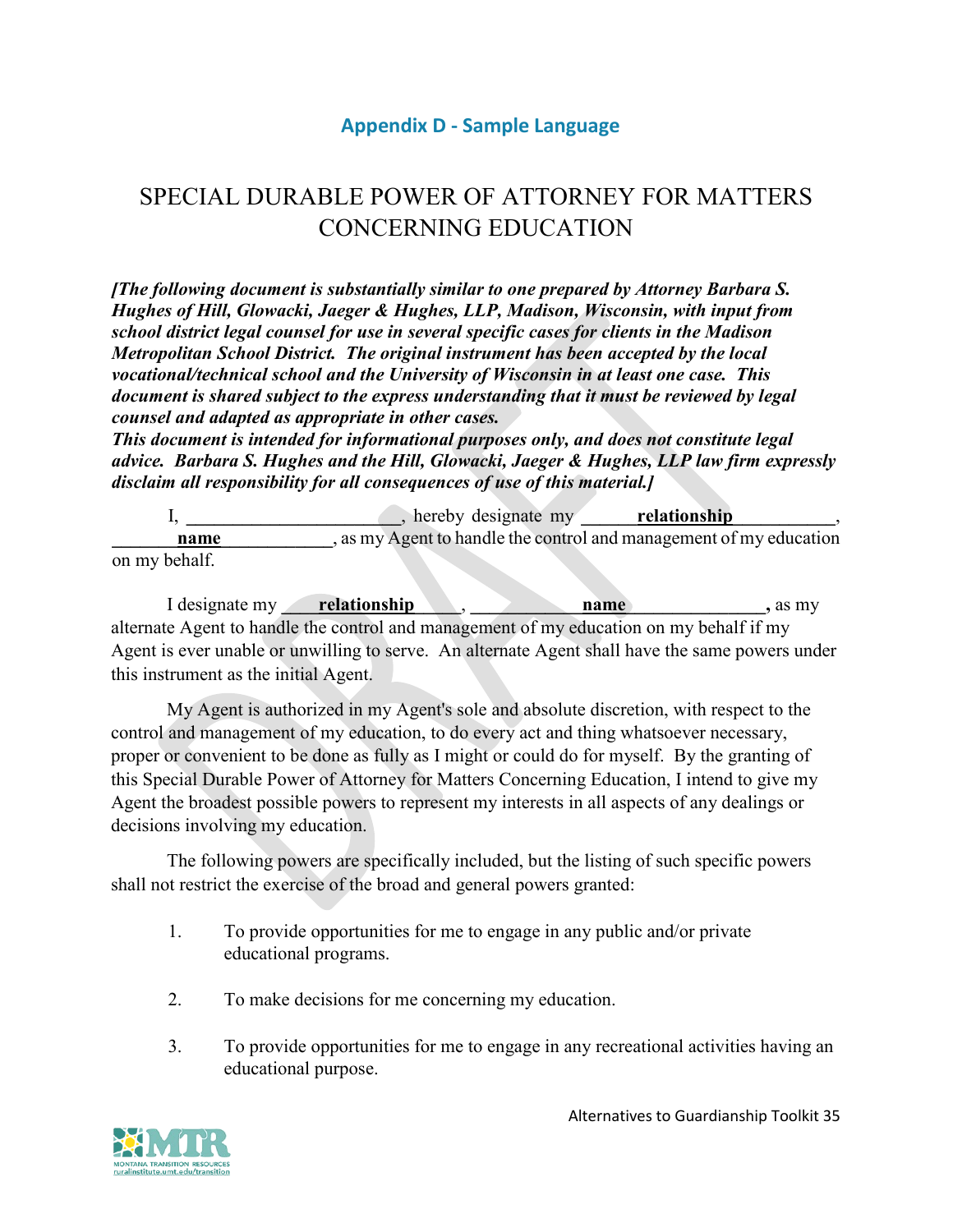- 4. To investigate and arrange for opportunities for me to engage in educational activities that provide occupational training.
- 5. To enroll me in any educational programs.
- 6. To authorize any services for me that are designed to provide me with educational benefit and/or access to a free, appropriate public education in public school as provided for in the Individuals with Disabilities Education Act.
- 7. To negotiate and approve on my behalf reasonable accommodations in education services as required under Section 504 of the Rehabilitation Act of 1973.
- 8. To have access to my school records and other personal education information. The scope of this power shall also extend to confidential records and information, whether prepared by school personnel or by third parties, including but not limited to medical services providers, psychological services providers, assistive technology providers, speech, physical and occupational services providers, social work providers, and any provider of durable medical equipment. *[Attorney Hughes recommends having the client execute an attorney-drafted HIPAA release to facilitate coping with stringent health care records privacy requirements, potentially allowing re-release of health care records to carefully circumscribed recipients, including the client's attorney. This must coordinate with the client's health care power of attorney document, since the health care agent is usually the "personal representative" for HIPAA purposes.]*
- 9. To attend and participate in all school meetings and conferences pertaining to me.

## REVOCATION OF POWER OF ATTORNEY

I may revoke this Special Durable Power of Attorney for Matters Concerning Education by a writing signed and dated by me.

### RELEASE OF THIRD PARTIES

In the absence of actual notice that I have revoked this instrument, no person, school district or its personnel, organization, corporation, or other entity who deals with my Agent shall incur any liability to me, my estate, my heirs, or my assigns for permitting or facilitating my Agent in the exercise of the authority granted under this instrument. I hereby release all such persons, organizations, corporations or other entities from any liability arising from their reliance on this instrument.

### **PHOTOCOPIES**

I authorize that photocopies of this instrument may be made, and that these photocopies shall have the same force and effect as the original.

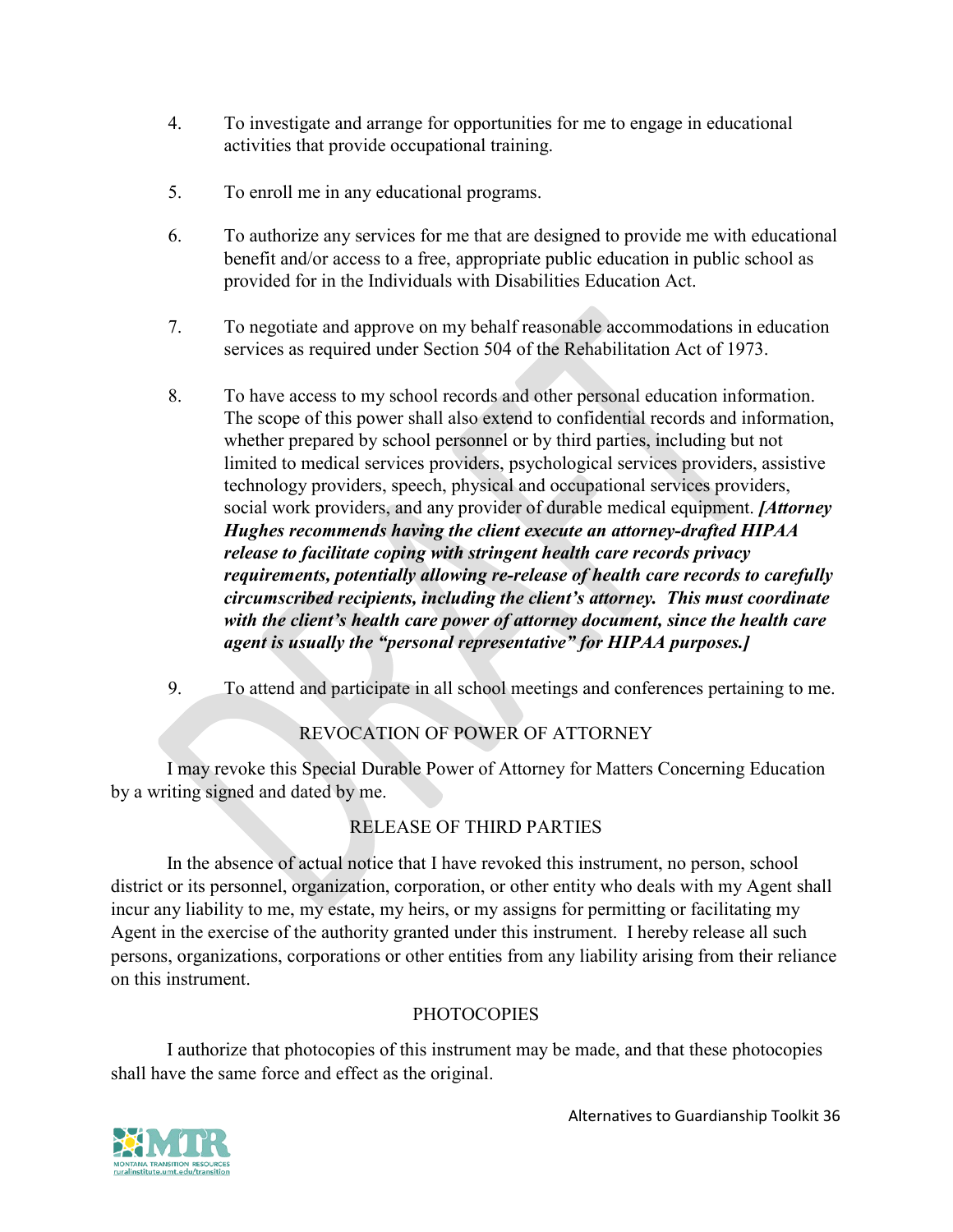#### EFFECTIVE DATE

This instrument shall become effective immediately, and it shall not be affected by my subsequent disability or incapacity.

Signed on  $\qquad \qquad .20 \qquad .$ 

#### **[TYPED NAME OF CLIENT]**

STATE OF WISCONSIN ) : ss. COUNTY OF  $\qquad \qquad$  )

Personally came before me this day of 20 the above named **\_\_\_\_\_\_\_\_\_\_\_\_\_\_\_\_\_\_\_\_\_\_\_**, to me known to be the person who signed the foregoing instrument and acknowledged the same.

> Notary Public, State of Wisconsin My Commission is permanent.

 $\mathcal{L}=\mathcal{L}^{\mathcal{L}}$ 

We certify that the foregoing instrument was on the date set forth above signed by in the presence of us; and that at [his/her] request and in [his/her] presence, and in the presence of each other, we subscribed our names as attesting witnesses thereto.

 $of$   $\overline{\phantom{a}}$  $of$   $\Box$ 

#### ATTORNEY'S CERTIFICATION

I am a lawyer authorized to practice law in Wisconsin. I have advised my client concerning his or her rights in connection with this Special Durable Power of Attorney for Matters Concerning Education.

#### [ATTORNEY'S TYPED NAME]

This document was drafted by: Attorney name Bar number Firm name Firm address